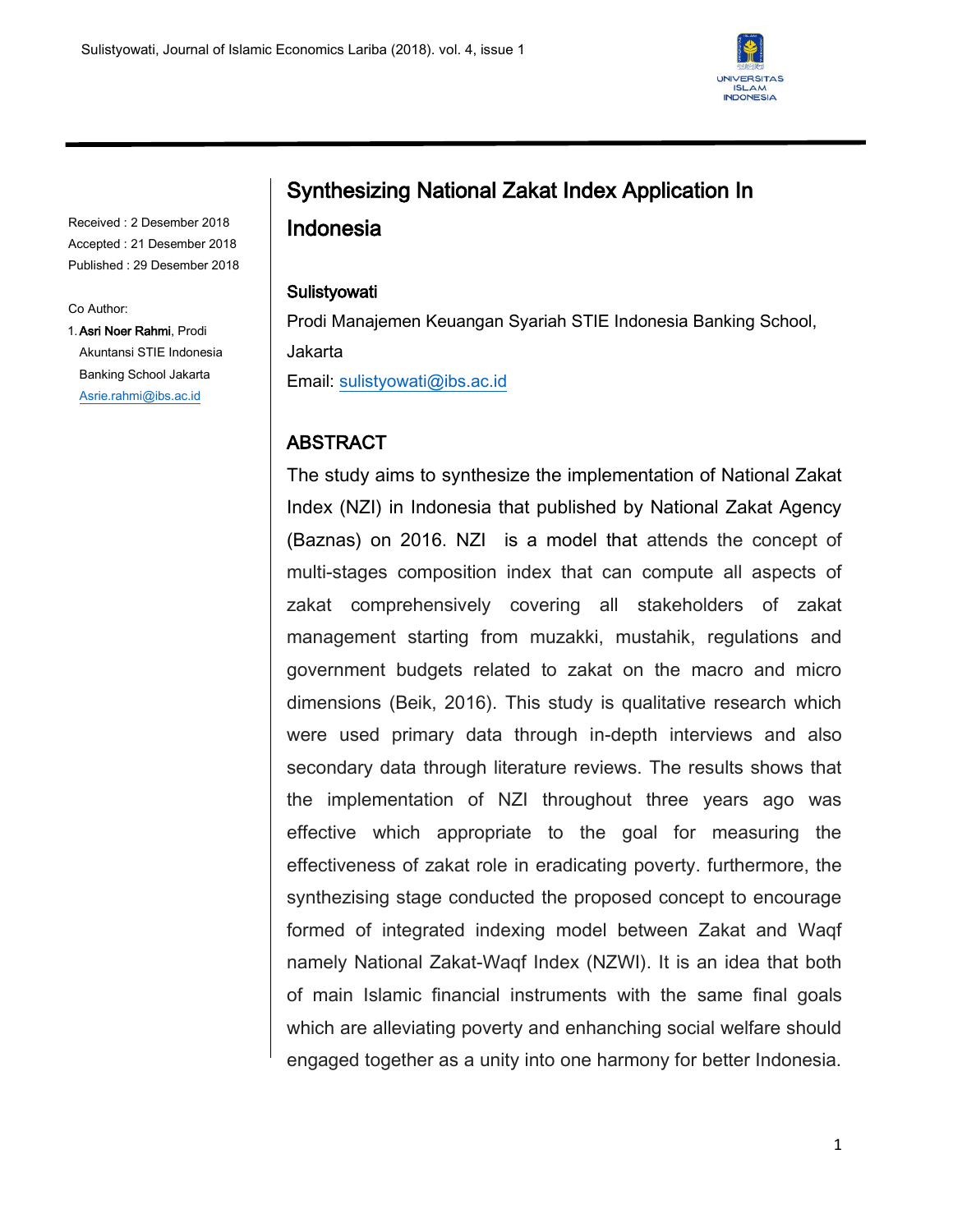

Moreover, advanced research is needed which is focus on practical aspects with considers other detail support elements.

Keywords: Zakat, National Zakat Index (NZI), Muzakki, Mustahik.

## **INTRODUCTION**

## 1.1 Background

Indonesia is a country which is poverty as one of main problems. Integration of poverty reduction programs has been part of Indonesia's national development agenda since the country became independent (Muljawan et al., 2016). The results of the Central Bureau of Statistics (BPS) survey and the National Family Planning Coordinating Board (BKKBN) show that the poverty rate in Indonesia does not always decrease from year to year. The increase in poverty had occurred when the monetary crisis in 1997-1998. In addition, the number of poor people increased from 1996 to 1997, from 34 million to 50 million. In the countries, the poor also increased from 17% in 1996 to 24% in 1997. The rest, the poverty rate declined.



Source: bps.go.id, data processed in (Muljawan et al, 2016)

## Figure 1. Absolute Poverty Rate in Indonesia, 1996-2015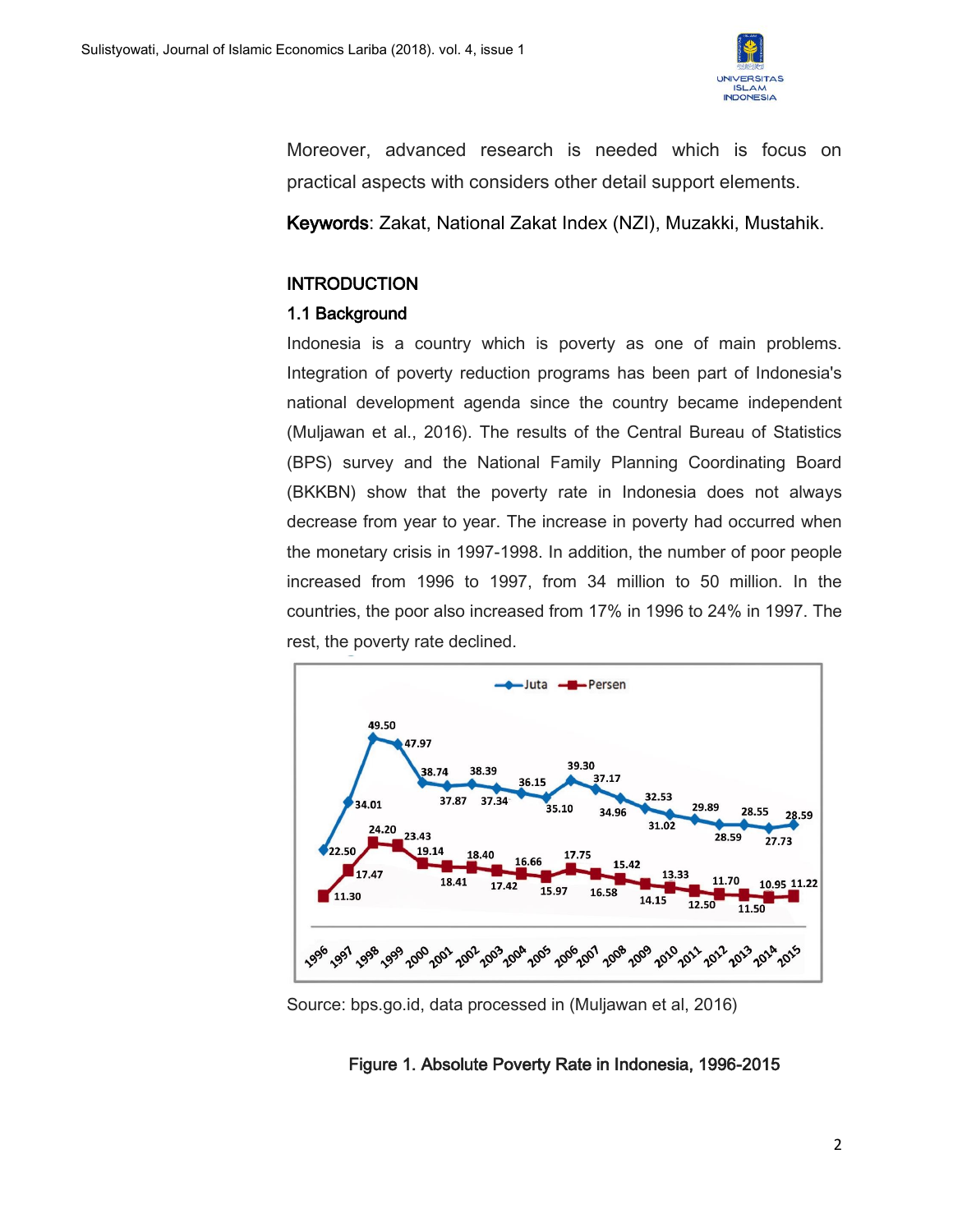

In 2015, the number of poor people in Indonesia increased compared between 2014, from 27.73 million people to 28.59 million people, an increase from 10.95% to 11.22% in 2015. From what aspect of poverty is this quite severe, this can be seen from the MPI index. In addition to the integration of poverty reduction as an official government program, zakat is seen as countries in poverty alleviation. Zakat in Indonesia has good potential considering that these countries have the largest Muslim population in the world, 216.66 million people or the percentage of Muslims is 85% of the total population (BPS, 2015). The development of zakat is increasing from year to year (Respati, 2016), until the end of 2017 is predicted to continue to reach growth of up to 30% (Beik, 2016).

| <b>Tahun</b> | <b>Rupiah</b><br>(miliar) | <b>USD</b><br>(iuta) | Pertumbuhan<br>$(\%)$ | Pertumbuhan<br>(GDP) |
|--------------|---------------------------|----------------------|-----------------------|----------------------|
| 2002         | 68.38                     | 4,98                 |                       | 3,7                  |
| 2003         | 85.28                     | 6,21                 | 24,70                 | 4,1                  |
| 2004         | 150.09                    | 10,92                | 76,00                 | 5,1                  |
| 2005         | 295.52                    | 21,51                | 96,90                 | 5,7                  |
| 2006         | 373.17                    | 27,16                | 26,28                 | 5,5                  |
| 2007         | 740                       | 53,86                | 98,30                 | 6,3                  |
| 2008         | 920                       | 66,96                | 24,32                 | 6,2                  |
| 2009         | 1200                      | 87,34                | 30,43                 | 4,9                  |
| 2010         | 1500                      | 109,17               | 25,00                 | 6,1                  |
| 2011         | 1729                      | 125,84               | 15,30                 | 6,5                  |
| 2012         | 2200                      | 160,12               | 27,24                 | 6,23                 |
| 2013         | 2700                      | 196,51               | 22,73                 | 5,78                 |
| 2014         | 3300                      | 240,17               | 22,22                 | 5,02                 |
| 2015         | 3700                      | 269,29               | 21,21                 | 4,79                 |

Table 1. Amount of ZIS Collection in Indonesia (2002 - 2015) Year of Rupiah

Source: National Zakat Amil Agency (2016); Note: 1 USD = Rp. 13,740.00

Table 1 shows that the average growth of ZIS collection from 2002 to 2015 increased by 39.28%. This indicates that there is an increase in public awareness that is increase to through zakat management organizations (OPZ). The growth trend indicates an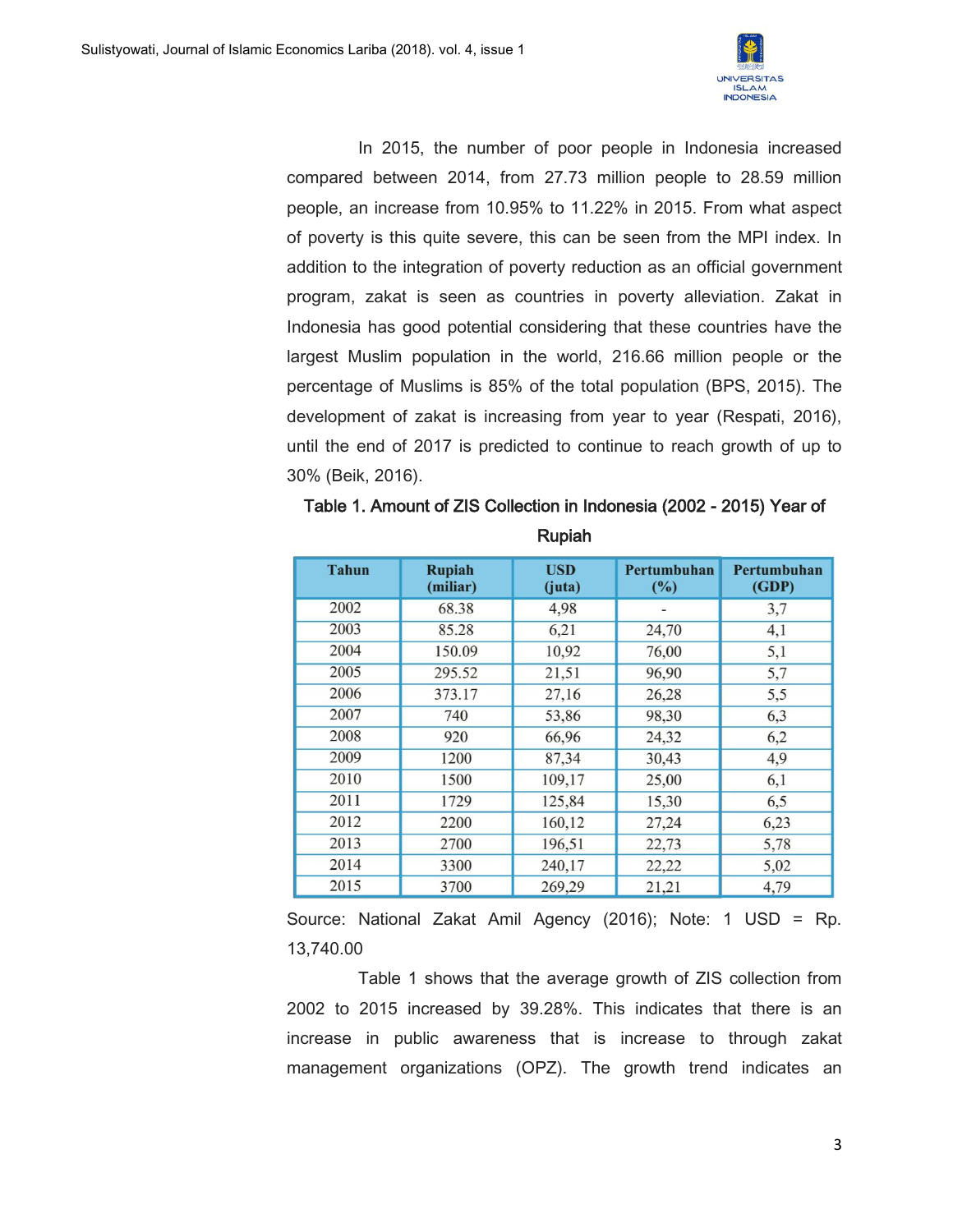

increase in public confidence in the performance of OPZ, both BAZNAS and LAZ. The important point shows in Table 1 is the high growth of ZIS collection compared to GDP growth as a benchmark for national economic growth. In 2009, there was a decline in national economic growth of 1.3% impact of the global financial crisis. However, the growth of zakat in the same year increased by 6.11%. Significant growth, especially as Indonesia contributes as one of the drafting teams in the effort to standardize the global zakat system summarized in the Zakat Core Principles document.

The potential of zakat in Indonesia shows a fairly large number, which is 3.4% of Indonesia's total GDP or 217 trillion rupiah in 2010 has basically received government support even though the management has not been maximized. This seems to be the opposite of the increase in Indonesian observance which is actually the ultimate goal of poverty alleviation to then lead to the assumption that the effect of zakat on improving welfare of mustahik is not measured and zakat management institutions are considered to have less role to solving existing problems.

According to the phenomenon mentioned, BAZNAS realizes that Indonesia needs appropriate tool for measuring the development of Indonesian zakat particularly in alleviating poverty and increasing social welfare. It was a huge resolution, since BAZNAS launches the Center of Strategic Studies (PUSKAS) on 2016 and followed by creating the composite index that was generated to measure national zakat development conditions namely National Zakat Index (NZI). The NZI was the first composite zakat index in the world which was launched on December 13, 2016 that can be applied to private Zakat Management Institutions (LPZ) in the world and as a measure to assess the position or condition of zakat management more objectively with SMART Principles (Specific, Measureable, Applicable, Reliable, and Timely) so that the collection, management and distribution of zakat can be more effective and efficient (Beik, 2016).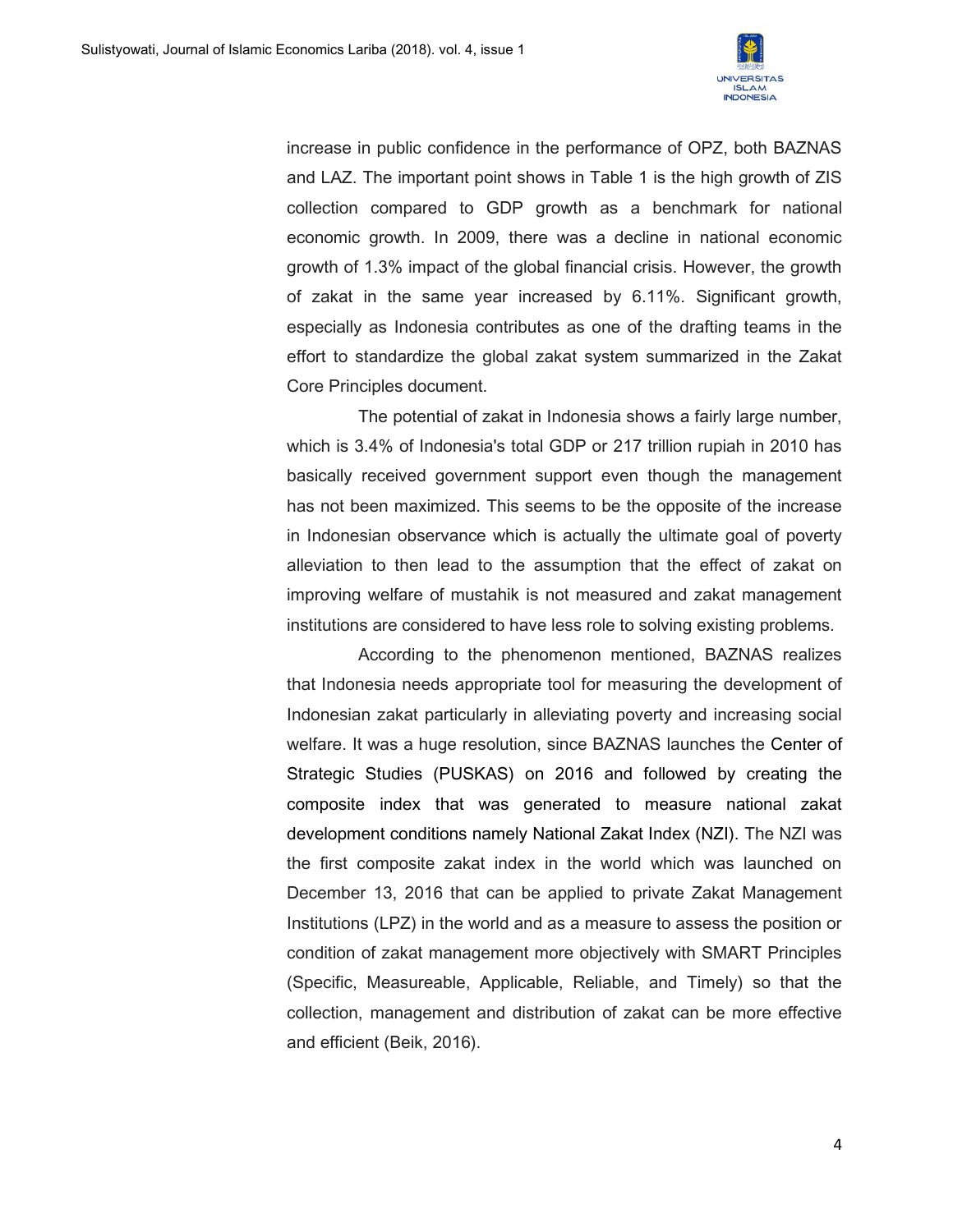

Nowadays, the implementation of NZI has been going on for three years since the launched but there was no single research that tries to review and investigate comprehensively from various aspects or assorted perspectives about the effectiveness of the NZI's implememntation. This is an important stage for researchers and academicians to give a thought as material of reflection for more success of zakat indexing model implemementation by considering many aspects includes the obstacles and opprtunities for better Indonesian zakat.

## 1.2 Objective

According to the background above, the objective of this study is to synthesize the implementation of National Zakat Index (NZI) since the first application on 2016 until 2018 by combining, analysing, evaluating and inferring any sources and parts of its elements they are concept of NZI itself, in-depth interviews's result, articles, essays, scientific papers and also some other statements from several experts such as practitioner, academician.

## **METHODS**

#### 2.1 Data

This is qualitative research that concerning on synthezising the application of National Zakah Index (NZI) model. The study use primary data through in-depth interviews BAZNAS as NZI founder and other expert related to the topic. Meanwhile, secondary data was collected from document reviews of some paper journal, scientific articles and other related literatures that conducted from April to October 2018.

## 2.2 Stages of Research

In the process of research we used three stages which were early document review, in-depth interviews and synthesizing all data compiled. The detail of the stage are describe below.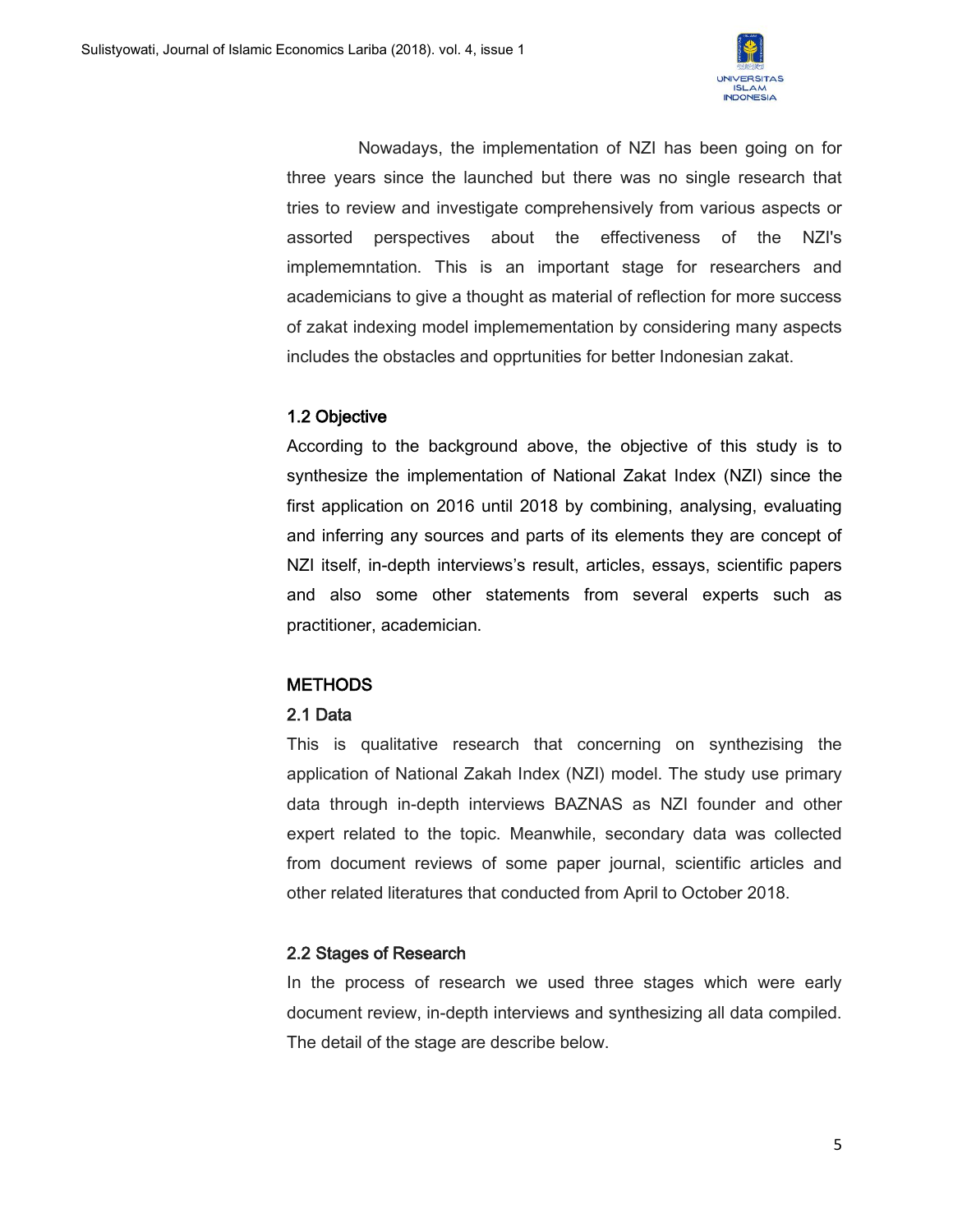







In addition, interview with other expert of Islamic social funds such as waqf, alms and infaq were conducted in order to obtained the comprehensive data on the effectiveness NZI implementation.

#### **RESULTS**

#### 3.1 Concept of Zakat

Zakat is recognized as one of the five pillars in Islam. Qur'an Surah At-Taubah verse 60 mentiones that "Zakat expenditures are only for the poor and for the needy and for those employed to collect [zakat] and for bringing hearts together [for Islam] and for freeing captives [or slaves] and for those in debt and for the cause of Allah and for the [stranded] traveler an obligation [imposed] by Allah. And Allah is Knowing and Wise". It declared that zakat must be distributed to the eight groups (ashnaf).

As one of the pillars of Islam, zakat is an obligation for Muslims who are related to property. Qardhawi (2011) explaines that zakat starts from the basic word zaka which means blessing, growing, clean and good. Other definition mentiones that zaka means to grow and develop. The zakat payers (muzakki) are obliged to surrender a portion of their wealth to zakat, the Qur'an: At-Taubah verse 103: ''Take zakat from a portion of their property, with that charity you cleanse and purify them and pray for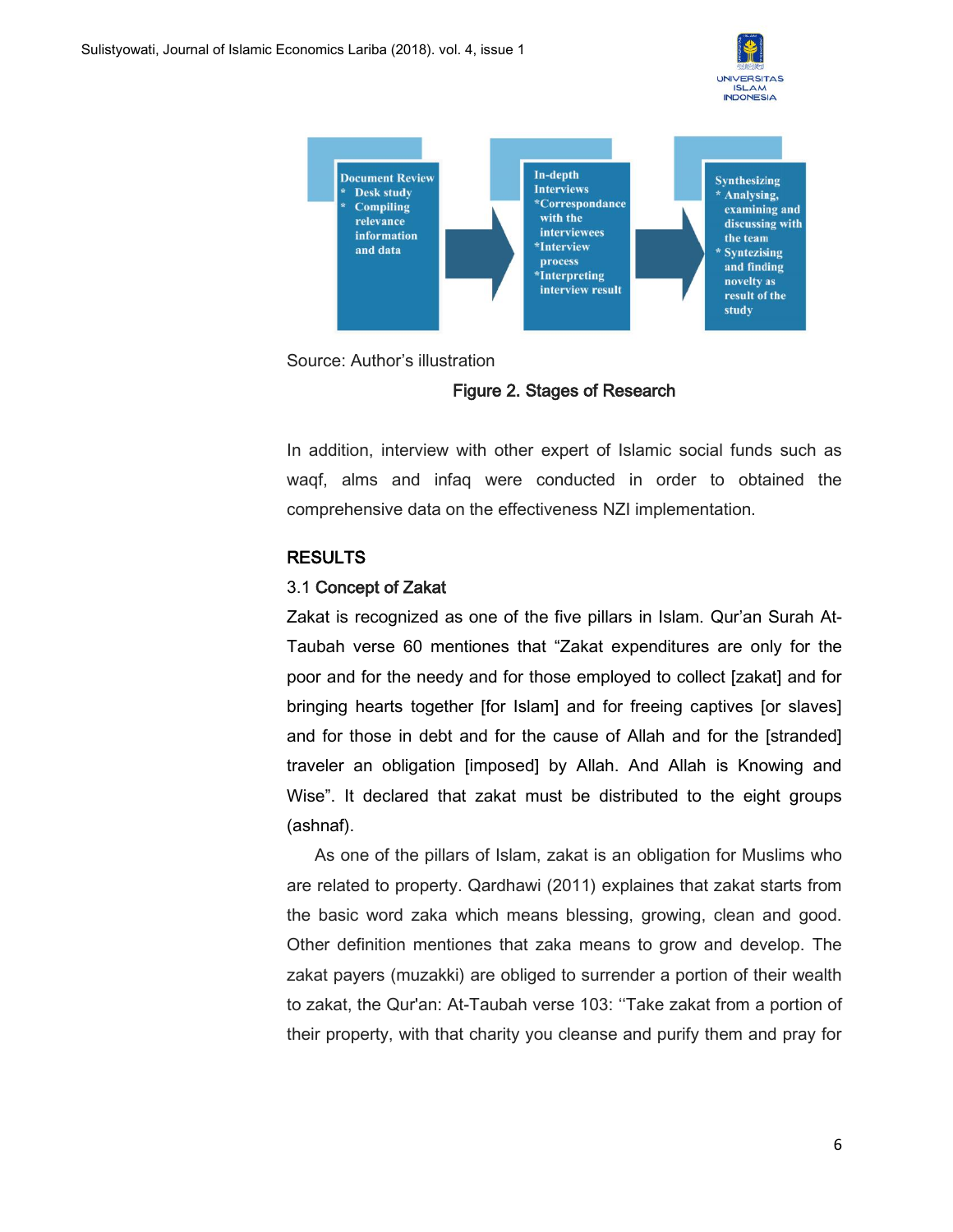

them. In fact, your prayer becomes the peace of the soul for them. And Allah is all-knowing and omniscient''

The people entitled to receive zakat (ashnaf) as mentioned consist of eight groups. The are in detail 1). Poor people, those who have nothing, or cannot fulfill half of their needs; 2). Poor people, that is, people who can fulfill their sufficient needs or more; 3). Amil, the person who is appointed to take care of zakat; 4). Muslim convert (muallaf), that is a person who has just converted to Islam while his faith is firm; 5). Slaves, servants who have been promised by their master that he may redeem himself with money or other property; 6). Gharimin, are people who have debt, that is, people who bear the burden of debt to improve fellow human relations (islahu datil bain) or to pay ziyat or to meet their personal needs both they are poor and they are rich; 7). Fisabilillah, namely jihad. 8) Ibn Sabil (traveler), that is, all those who run out of shopping on a trip and cannot bring in their shopping from their village, even though he is a person who lives in his village.

Currently, contemporary zakat is not only for consumption purpose, in line with Anwar (2017). He emphasizes that zakat should have a positive impact on mustahiq, both economically and socially especially through empowering them. From the economic side, mustahiq are demanded to have independen and worthy life. In terms of social, mustahiq are required to live in equal with the other communities. It means, zakat is not only distributed to something consumptive, but rather to the benefit of productive and educative.

#### 3.2 Concept of National Zakat Index (NZI)

The development of zakat in Indonesia increased significantly when Law No. 38/1999 was approved by the government. Under the Act, zakat can be managed either by zakat institutions formed by the government (the Amil Zakat Agency), as well as zakat institutions formed by the community (Lembaga Amil Zakat). A major change in the regulatory framework regarding zakat in Indonesia occurred at the time the Act No.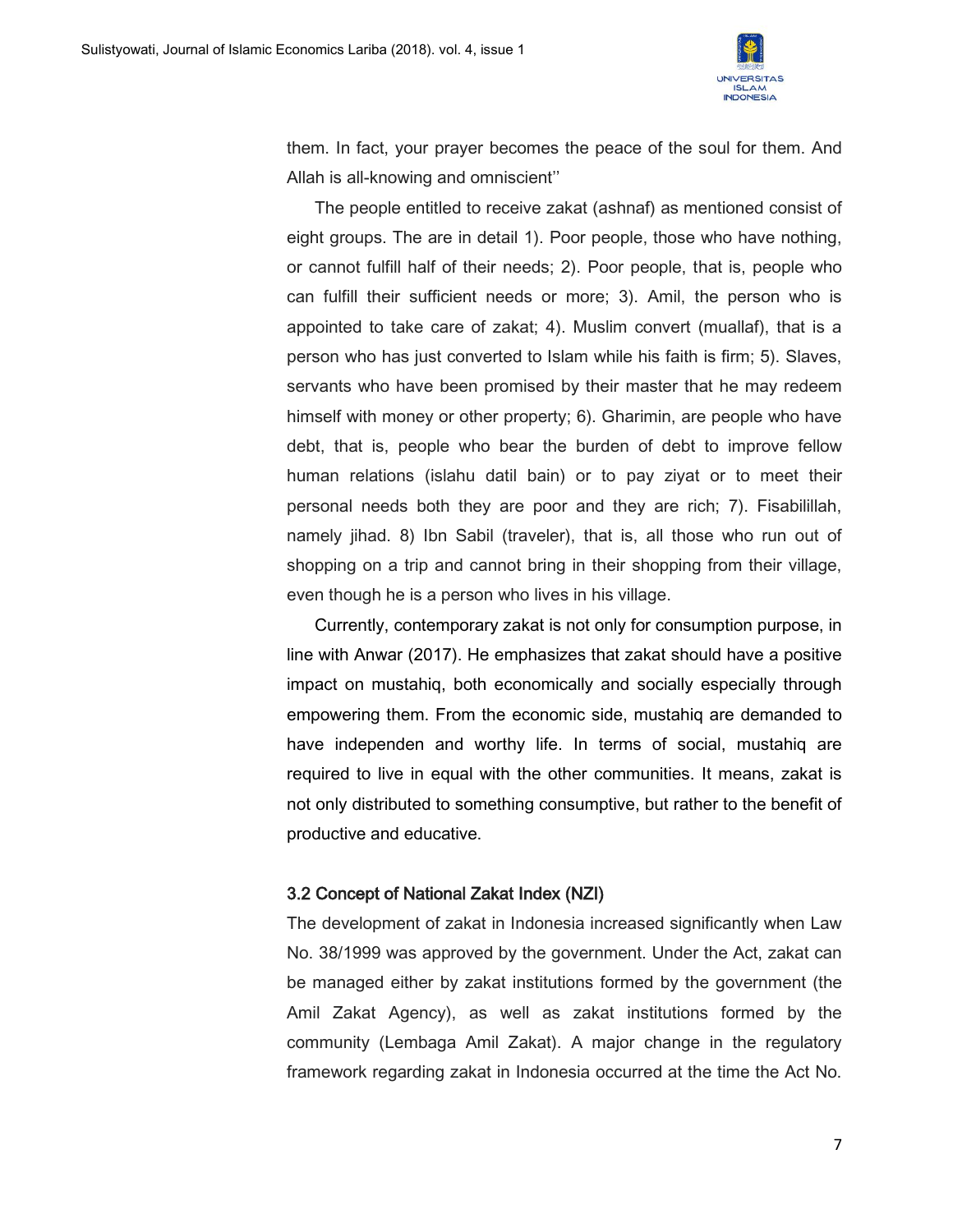

38/1999 with Law No. 23/2011 concerning Zakat Management. One of the things that is quite important in this Law is the regulation regarding the authority of the National Zakat Agency (BAZNAS) as the coordinator of national zakat management.

UU no. 23/2011 serves as the basis for the implementation and management of zakat in Indonesia. This zakat management aims to "improve the effectiveness and efficiency of services in the management of zakat, and increase the benefits of zakat to realize community welfare and poverty alleviation" (Article 3). In this Act, BAZNAS is appointed as a non-structural government institution that is independent and responsible to the President through the Minister of Religion (Article 5). In general, BAZNAS has two main tasks: (1) managing the overall zakat system which includes planning, implementing, controlling the collection, distribution and utilization of zakat, as well as reporting and accountability in the implementation of zakat management, (2) carrying out the coordination function of all zakat management organizations (OPZ) in Indonesia.

The NZI was created by the Center of Strategic Studies (PUSKAS) of BAZNAS. This index is a composite index which was built to measure the condition of national zakat development (Nurzaman et al, 2017). NZI is divided into two dimensions: macro and micro dimension. The macro dimension reflects on how the role of government and society in aggregate, contribute to build the zakat institution. This dimension has three indicators, namely regulation, government budget (APBN), and database of zakat institutions. Except for regulation and government budget support, the indicator of database of zakat institution was subdivided into three variables: the number of official zakat institutions, individual muzakki and enterprise muzakki.

On its application the NZI uses mixed methods, which is a research methodology that integrates quantitative and qualitative methods (Beik, 2016). On the qualitative side, this study the form of collecting and analyzing literature and previous studies as well as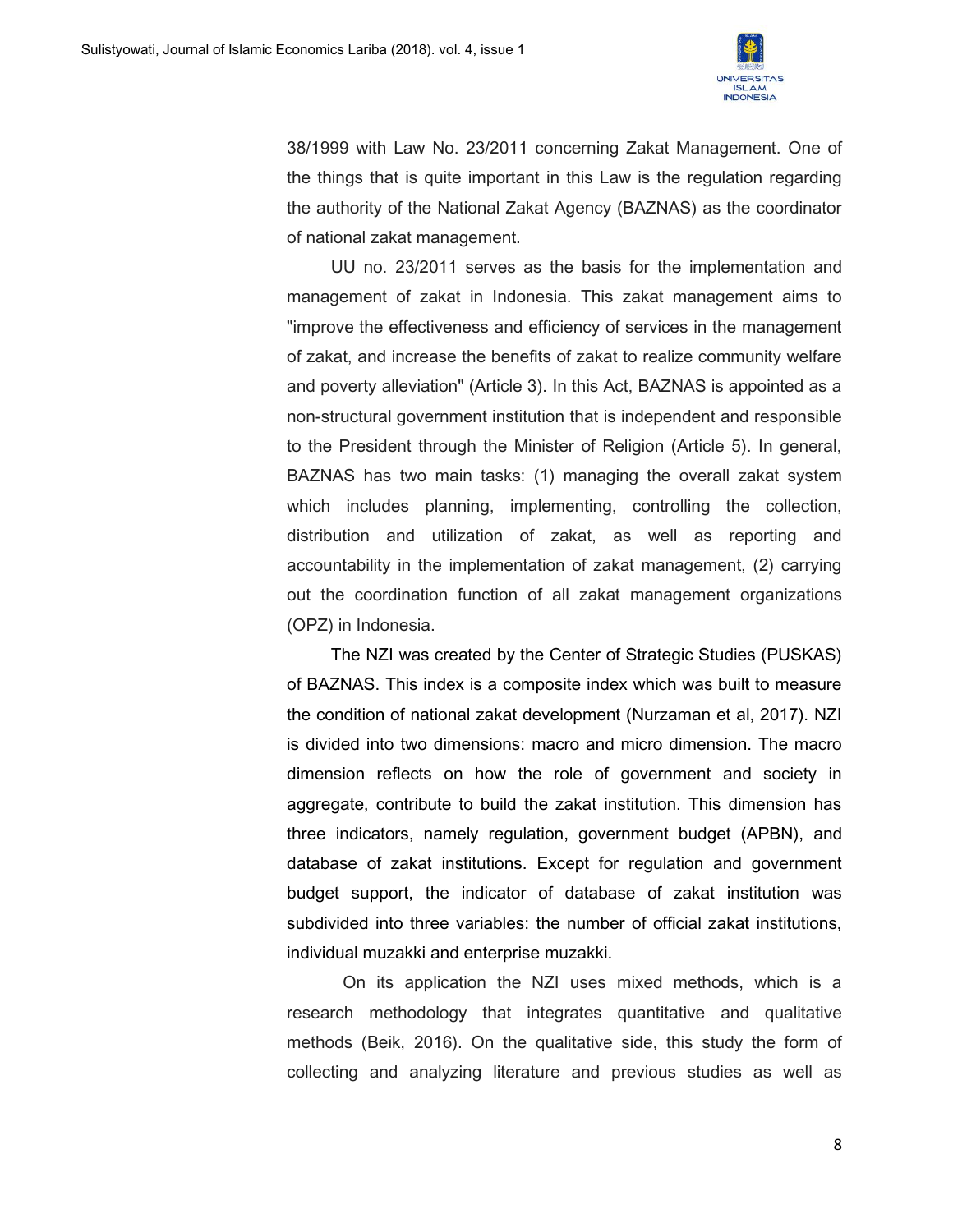

conducting interviews with the founder or team at the Baznas institution on the initial concept and draft of the NZI application implementation from the required data, sharpening dimensions, indicators, measurement variables up to other supporting aspects. On the quantitative side, Baznas uses the estimation method of calculation to obtain NZI values using a method called Multi-Stage Weighted Index with SMART principles (Specific, Measureable, Applicable, Reliable, and Timely). This method combines several stages of the weighting process given to each component of the index compiler from the micro dimension to the macro.

| <b>Dimension</b> | Weighted | <b>Indicator</b>                                | Weighted | <b>Variable</b>                                         | Weighted |
|------------------|----------|-------------------------------------------------|----------|---------------------------------------------------------|----------|
|                  | score    |                                                 | score    |                                                         | score    |
| Macro $(X_1)$    | 0,40     | Regulation $(X_{ij})$                           | 0,30     | Regulation<br>1,00                                      |          |
|                  |          | <b>Government Budget</b><br>$(X_{12})$          | 0,40     | Government budget                                       | 1,00     |
|                  |          | <b>Zakat Institution</b><br>Database $(X_{12})$ | 0,30     | Number of official zakat<br>institution $(X_{131})$     | 0,33     |
|                  |          |                                                 |          | Individual Muzakki Ratio<br>$(X_{132})$                 | 0,33     |
|                  |          |                                                 |          | Enterprise Muzakki Ratio<br>$(X_{133})$                 | 0,33     |
|                  |          | Institutional $(X_{21})$                        | 0,40     | Collection $(X_{21})$                                   | 0,30     |
|                  |          |                                                 |          | Management $(X_{212})$                                  | 0,20     |
|                  | 0,60     |                                                 |          | Distribution $(X_{213})$                                | 0,30     |
| Micro $(X_2)$    |          |                                                 |          | Reporting $(X_{214})$                                   | 0.20     |
|                  |          | <b>Impact of Zakat</b><br>$(X_{22})$            | 0,60     | <b>Material and Spiritual</b><br>$(CIBEST)(X_{221})$    | 0,40     |
|                  |          |                                                 |          | <b>Education and Healt</b><br>(HDI Modified) $(X_{22})$ | 0,40     |
|                  |          |                                                 |          | Independency $(X_{223})$                                | 0,20     |

#### Table 2. Weighet Score of NZI Components

Source: Beik, 2017

The NZI formulation model was divided systematically into five steps. The first step, creating the likert scale score within the range from one to five, where the score of 1 (one) describes the worst condition, and 5 (five) describes the excellent condition. The second step, calculating the index of each variable.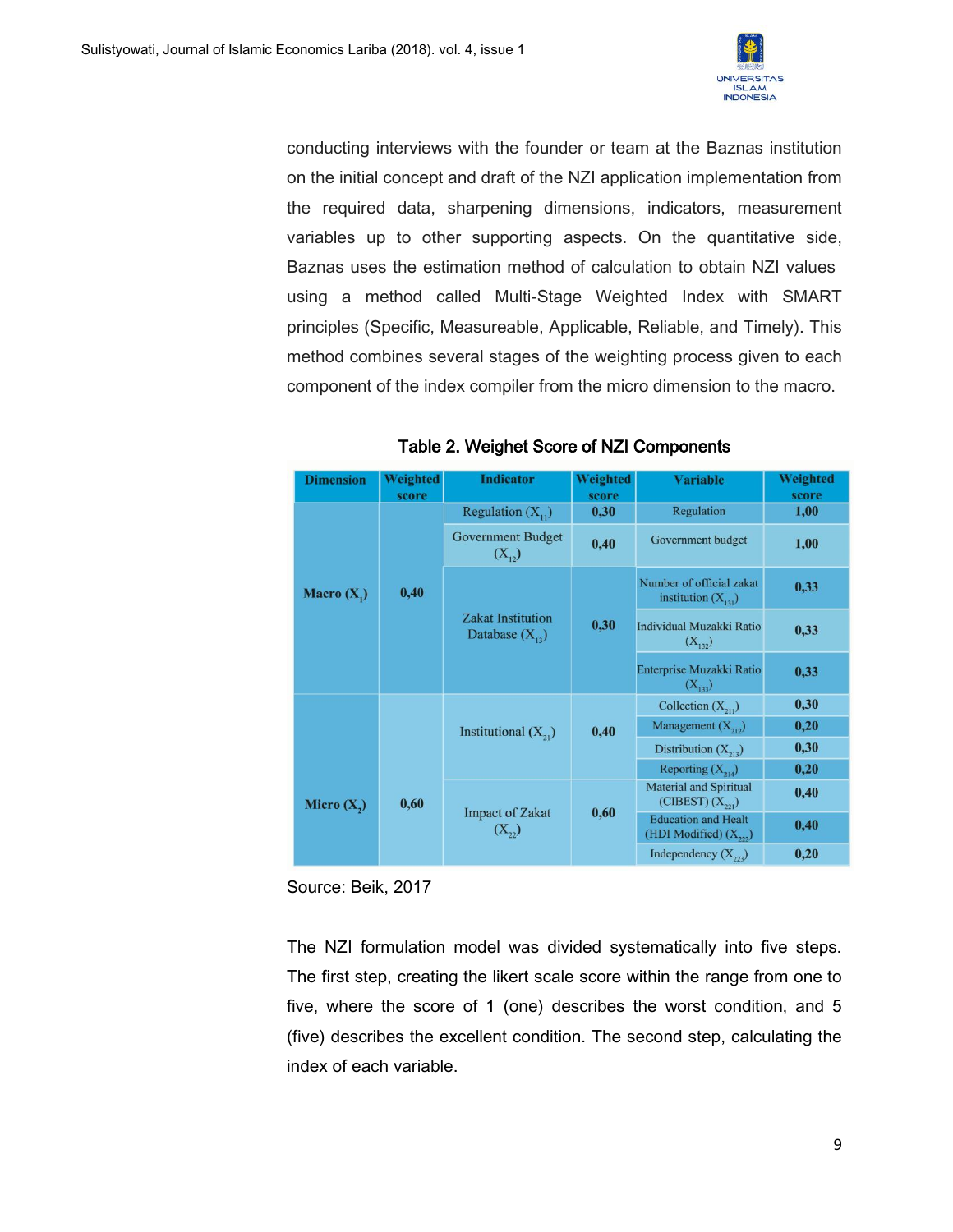

The value of index lies within the range of 0.00 – 1.00. This means the lower value of the index indicates the bad performance of the national zakat, and the greater value of the index indicates a better zakat condition. The index score of NZI is divided into five categories, such as 0.00-0.20 score for not good category, 0.21-0.40 for less good category, 0.41-0.60 score for fairly good category, 0.61-0.80 score for good category, and 0.81-1.00 for very good category.

The third step is multiplying the index obtained on each variable with the respective weights to derive the index of the indicators. Two (2) indicators which are regulation and government budgets are not specified into more detailed variables, so it does not require certain calculation at this stage. There is CIBEST quadrant inside the NZI formula as describes below.



Figure 3. CIBEST Quadrant in NZI

The CIBEST model that combines the quadrants of basic human needs, including both material and spiritual aspects (CIBEST quadrants and CIBEST indices). The CIBEST quadrant is based on the conception and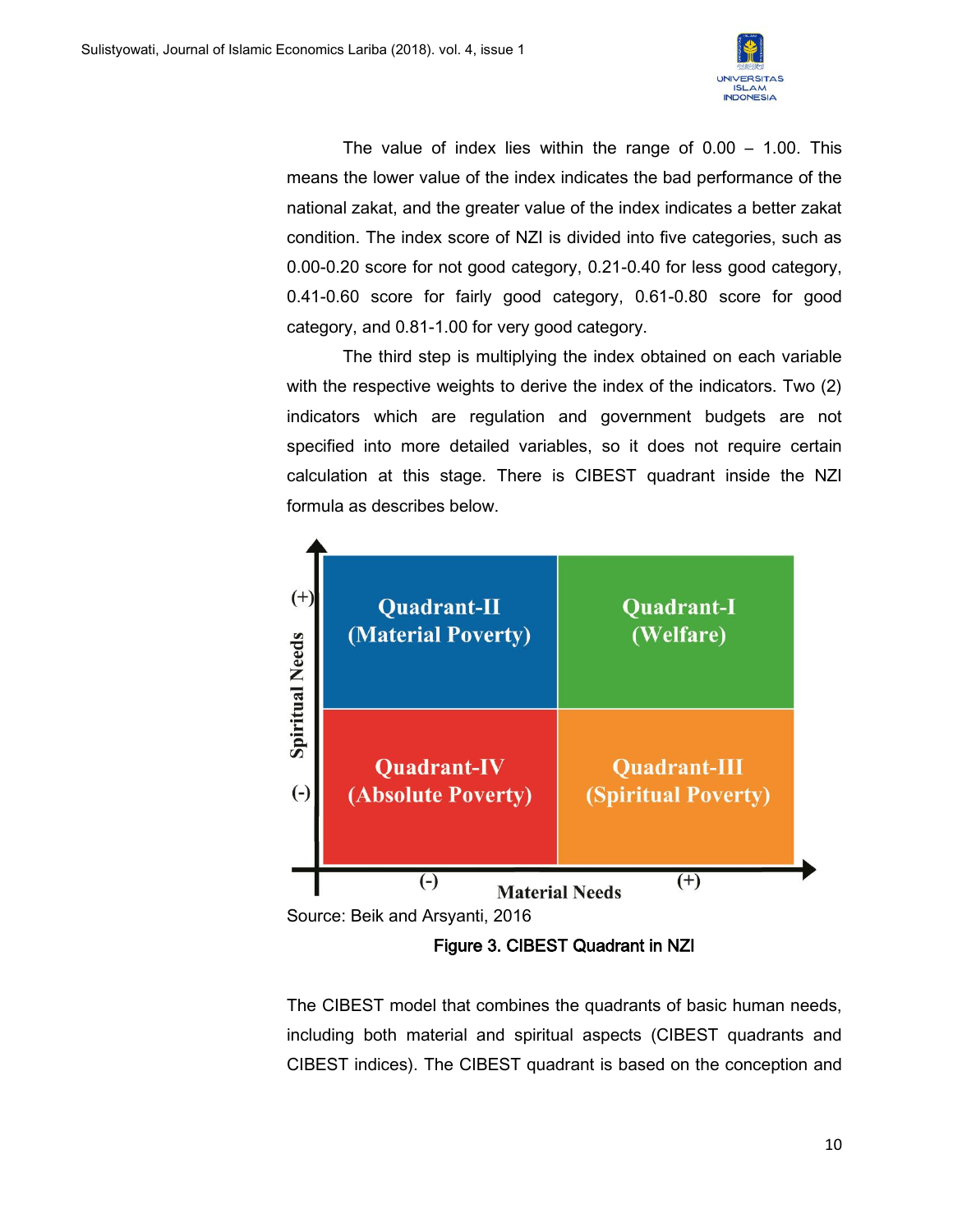

typology of the household. It uses the household as a unit of analysis, following the concept from the National Coordinating Agency for Family Planning Program (Badan Koordinasi Keluarga Berencana Nasional; BKKBN).

Figure 3 shows that CIBEST is divided into four quadrants. A household staying in the first quadrant is considered as materially and spiritually rich household. It is because the household can positively fulfill both material and spiritual needs. By using the same analysis, it is known that in the second quadrant, the household is materially poor and spiritually rich. Meanwhile the third quadrant indicates that the household staying in the quadrant is materially rich and spiritually poor, while the fourth quadrant portrays the household that is materially and spiritually poor. Sufficiency in fulfilling the needs also means that the household live above the poverty line, either material poverty line, spiritual poverty line or both lines (Beik & Arsyianti, 2016).

#### 3.3 Partial Previous Studies Related to NZI

Previous research on zakat has shown positive relation of zakat on the welfare of ashnaf. However, it can be deduced that there is no specific research about NZI reflection relate to various aspects or multi perspectives conducted. Nevertheless, partial previous research related to zakat in general or NZI in particular from some senior scholars are explains as follows.

Widiawati et al., (2018) states their research about zakat management performance using NZI and measuring zakat performance at Baznas of West Java that found index scale by 0.57 which was indicated that management performance of zakat at Baznas West Java was 'Good' category. Otherwise, Abdullah (2018) argues that Zakat Index (Zein) have been able to explain the effectiveness of zakat in alleviating poverty and inequality in Malaysia. According to his research purpose which was examining the role of zakat (the Islamic tax) in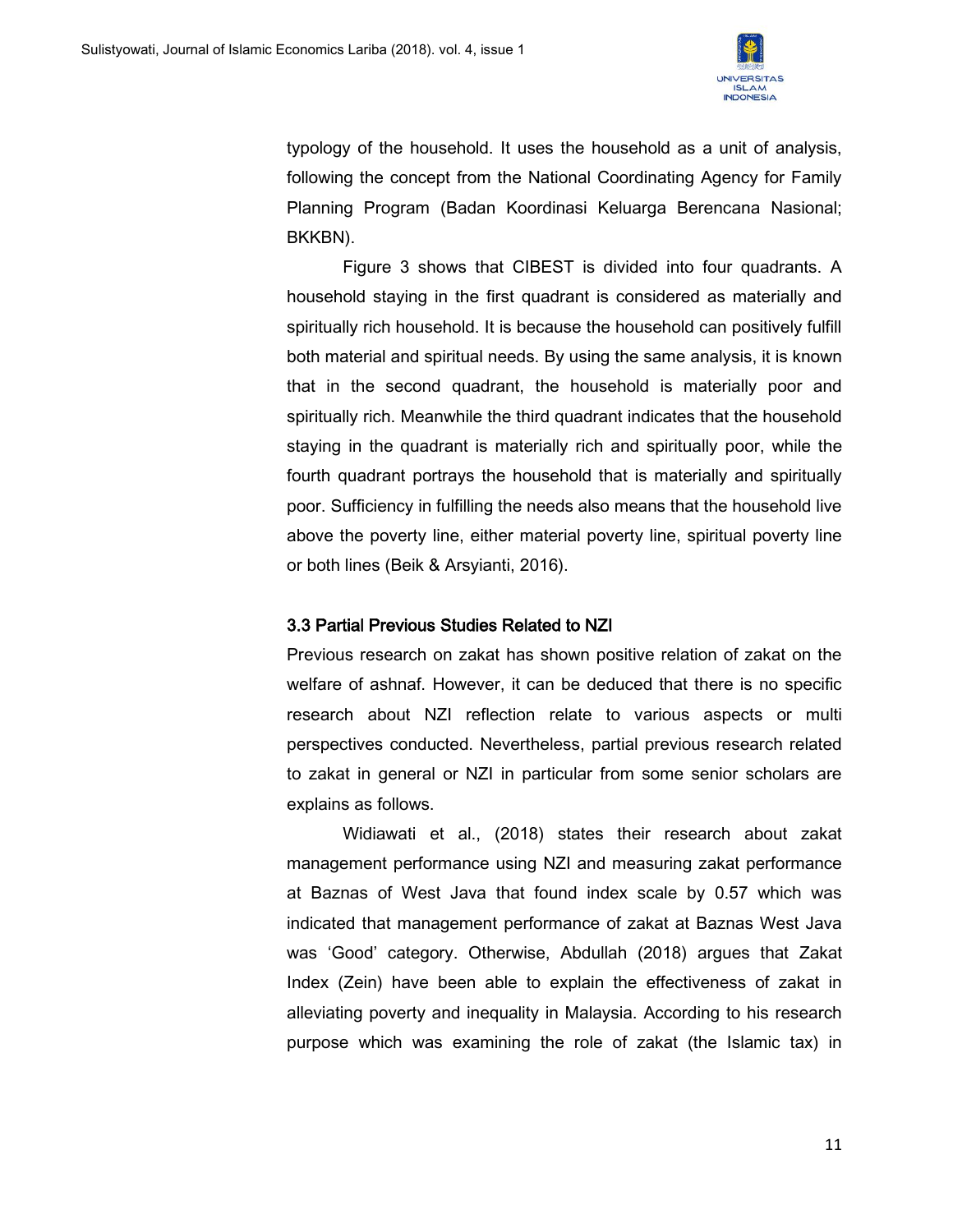

alleviating poverty and inequality in Malaysia using a newly developed index, namely the Zakat Effectiveness Index (ZEIN).

Nurzaman (2017) shows that Human Development Index (HDI) can be disaggregated into household level, which can further be utilized to evaluate welfare across the household level of mustahiq and can be expanded so that it was not restricted to only mustahiqs as the object of measurement. This finding supported NZI's specific target which was household level could be measured.

Wahab et al., (2017) identifies the appropriate methods to examine the extent of service quality of zakat institutions. Such evaluations were crucial for organizations like zakat institutions to function effectively to achieve the noble objectives of socio-economic justice through proper distribution of wealth. While Kusuma et al., (2016) argues that zakat Index is intended to be as an Islamic Economics tool to measure not only the welfare or wellbeing of Islamic Society, but also its religious (spiritual).

As an important and potential instrument for national development, zakat will continue to require development innovations (Andiani, et al., 2018). That Adachi (2018) argues about Indonesia's zakat management that trying restructured in a top-down. The transformation in the administrative reform of zakat, which focuses on not only the discourse of Islamic intellectuals but also the tone of the emerging Islamic economy and attitude of the management organization's practitioners and players, was important to understand the growth of Islam in Indonesia. From these statements, the two scholars tries to emphasizes the importance of innovative and comprehensive zakat management.

From the other side, Kinanti et al., (2018) in their research emphasizes that zakat as an Islamic financial instrument can be a source of funds assistance for rural mustahiq communities. Zakat funds are more accessible to mustahiq than conventional banking services that tend to target upper middle class society. Thus, the disbursement of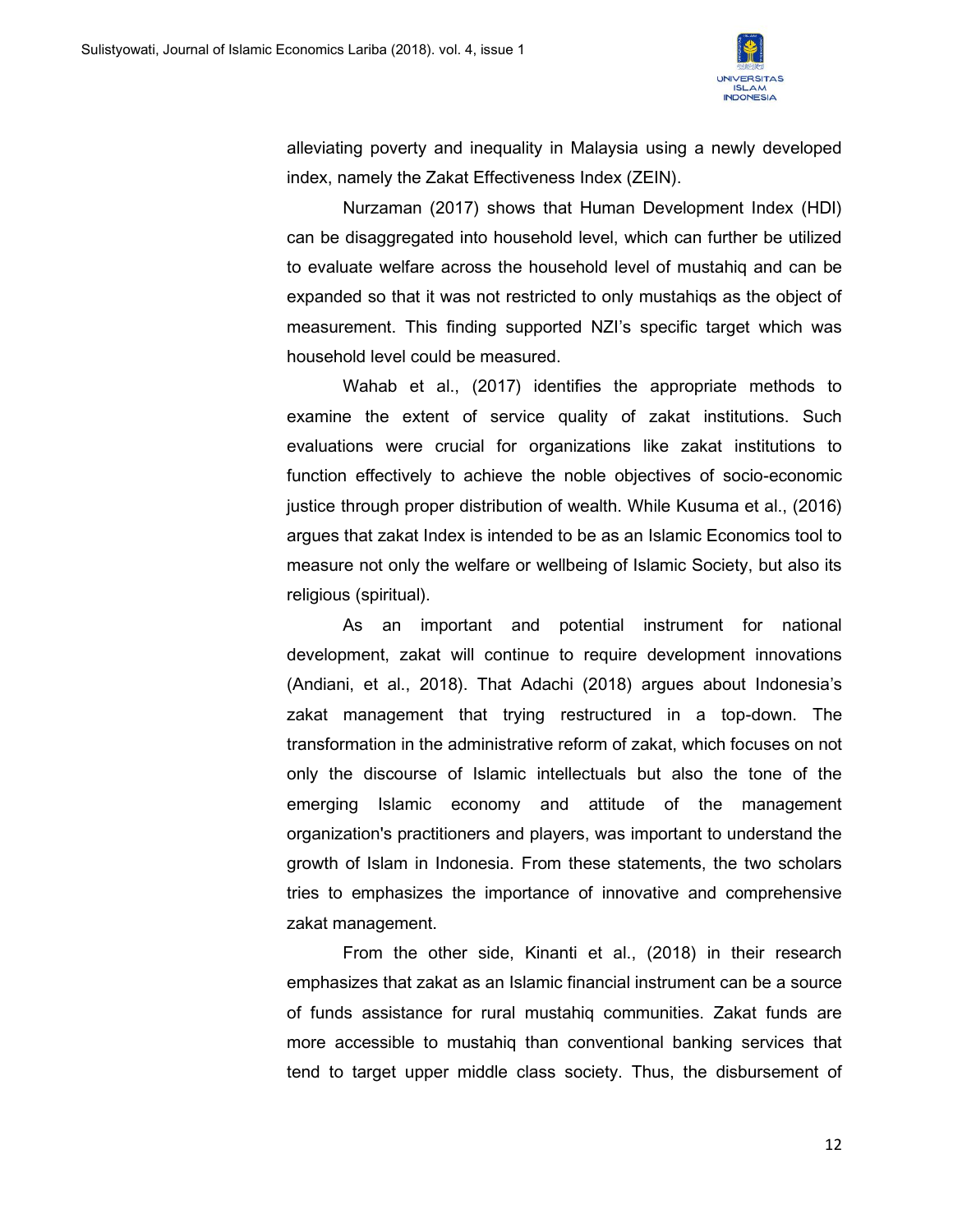

zakat in the form of productive program can be positively correlated in strengthening the potential of rural mustahic entrepreneurship. Meanwhile, Abdurraheem et al., (2018) states that Quran to foreground the paramount importance of Zakat as a social security towards poverty reduction and great obstacles to sustainable development that pose serious threats to security challenges could be solved by it.

Amalia (2017) found that the good governance on zakat institutions as a public organization needs to be placed within the framework of meeting the values of Sharia. She was also found the proves of good governance in zakat institutions in Indonesia has been well applied in some aspects of zakat regulations. Yet, in some other aspects, it is not comprehensively implemented. There were some problems in the zakat regulations including limited guidelines and standardization in term of zakat collection, distribution, supervision, and audit.

Kusuma et al., (2016) argues that the lack of full observance of the objectives of the obligation in performing Zakat, which was intended to increase the welfare/wellbeing of the society, makes Islamic Economics as a discipline completely ineffective and inefficient in performing its essential characteristics in fulfilling the Maqasid al-Shari'ah. Zakat Index was expected represents the monitoring of Zakat payment in Islamic or Muslim populated country, hence providing academics, students, society, and policy maker in Islamic or Muslim populated country an alternative measurement of economic progress, instead of Gross Domestic Product (GDP).

Meantime, Widiastuti et al., (2016) states by her research that focuses on methods to manage zakat institutions still do not exist. Especially on zakat management institutions in Indonesia. It describes of Zakat Scorecard Model through categorical analysis by academic and managerial implications related to zakat management institutions. Meanwhile, NZI as most important measuring tools owned by BAZNAS is necessary to get main focus particularly from many researchers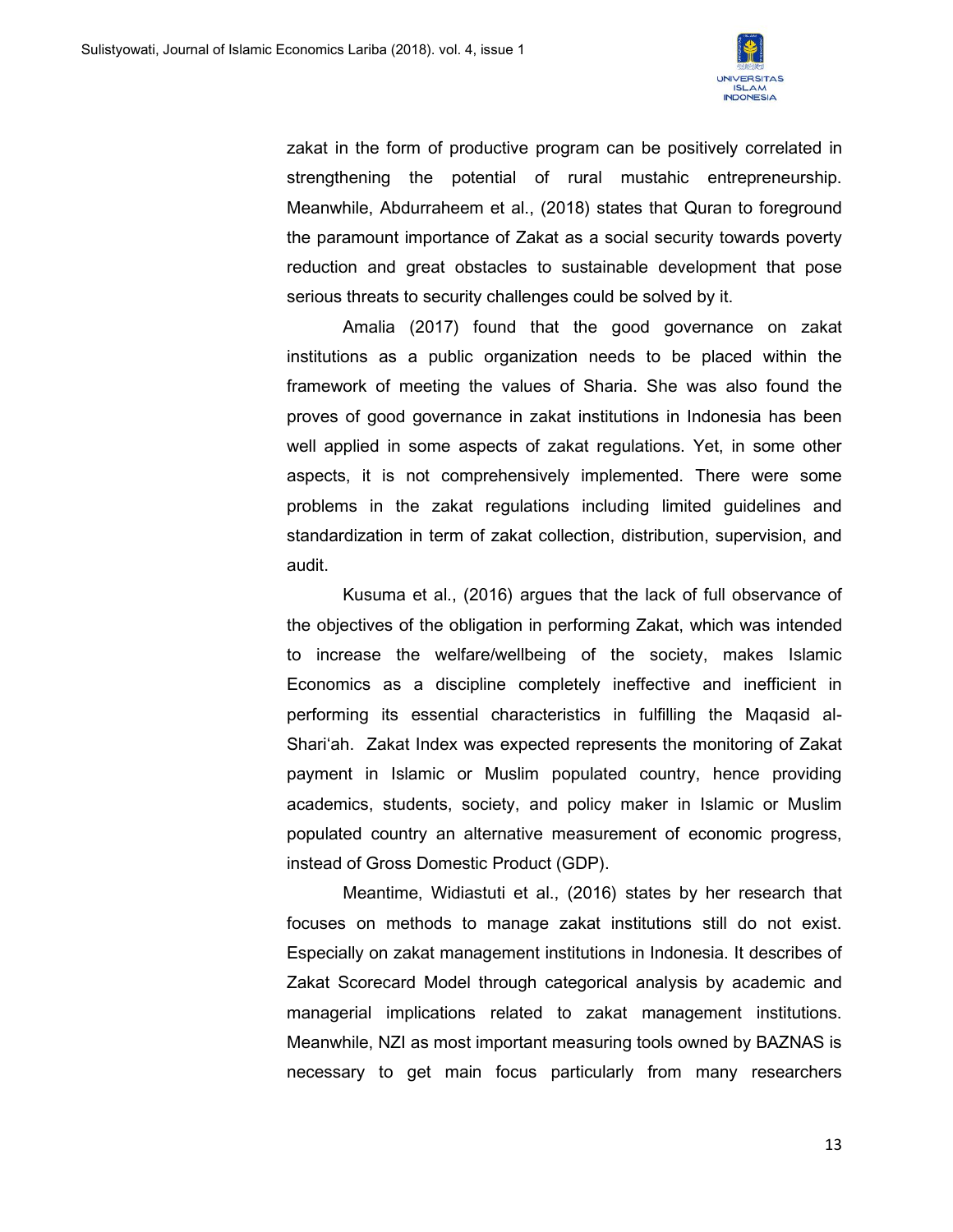

accordance in their role as managers of charity and other main role of zakat management such (Syawaluddin et el., 2016).

Based on Wahyuni (2016) has stated that national zakat organizations management, BAZNAS and other big non government's LAZ has efficient performance based on the efficiency measurement and shows an inefficiency in term of operational cost variable, personnel cost, ziswaf socialization cost, and the distributed ziswaf fund. NZI as measurement tools has to be manage in a good and more professional management. By the improvement, the main goal of zakat is expected to be achieved. As Raquib, (2011) in Huda, (2014) considered zakat system as one of the most effective ways through which a huge amount of fund can be collected and utilized for poverty alleviating programs in the Islamic countries. which was agreed upon by Hassan (2010) through integrated poverty alleviation model which involved zakat inside as main instrument for poverty eradication.

Although many previous studies have been conducted on zakat for some perspective such fundamental spiritual aspects, social roles etc, NZI research it self on synthesizing truly comprehensive aspects from many element is still lacking nowadays.

#### 3.4 The Implementation National Zakat Index (NZI) in Indonesia

PUSKAS Baznas was established August 2016 followed by very first NZI's application on October 13<sup>th</sup> 2016 that has been implemented in three provinces they were West Java, South Sulawesi and West Nusa Tenggara. The reason of chosen for three regions based on equity areas of Indonesia which are took from the west, central and east areas. First implementation show the success that the effectiveness of zakat distribution were identified and measurable (Beik, 2018).

Baznas conducts the trial in these three regions because in South Sulawesi the majority were Muslim and in terms of performance commitments that were quite good, the regional heads who have sufficient diversity, this area were used as an IZN pilot project. As for the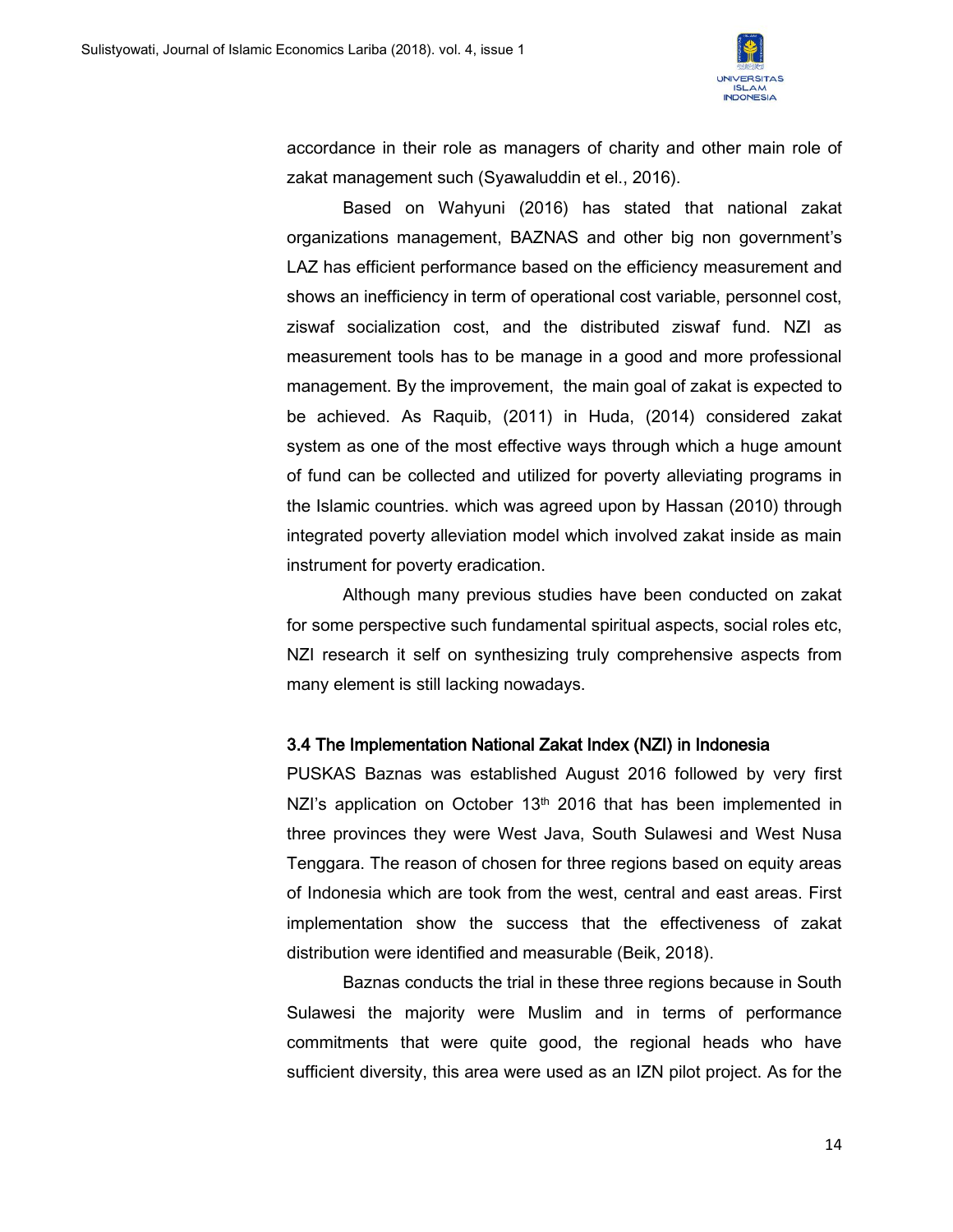

West Java region because the majority of Muslims and the awareness to pay zakat were good, so was the case in West Nusa Tenggara where the population already has the awareness to pay zakat.

The second implementation posted in 15 provinces on 2017 which are Banten, Central Java, Yogyakarta, East Java, Bali, Gorontalo, South Kalimantan, North Kalimantan, West Kalimantan, South Sumatra, North Sumatra, Riau Islands, Central Sulawesi, West Sulawesi and South Sulawesi (Beik et al, 2018). The results of this study shows that Banten and East Java province has the highest NZI category (Strong) with the value of 0.74 and 0.68, respectively. Meanwhile, 6 provinces get the criteria of Neutral which are: (i) Riau Islands; (ii) South Kalimantan; (iii) West Kalimantan; (iv) South Sumatra; (v) Central Java; and (vi) Yogyakarta. There are 4 provinces which can be categorized in a Weak category and 3 provinces that have the lowest category (Very Weak).





Figure 4. Results of NZI Implementation in 15 Provinces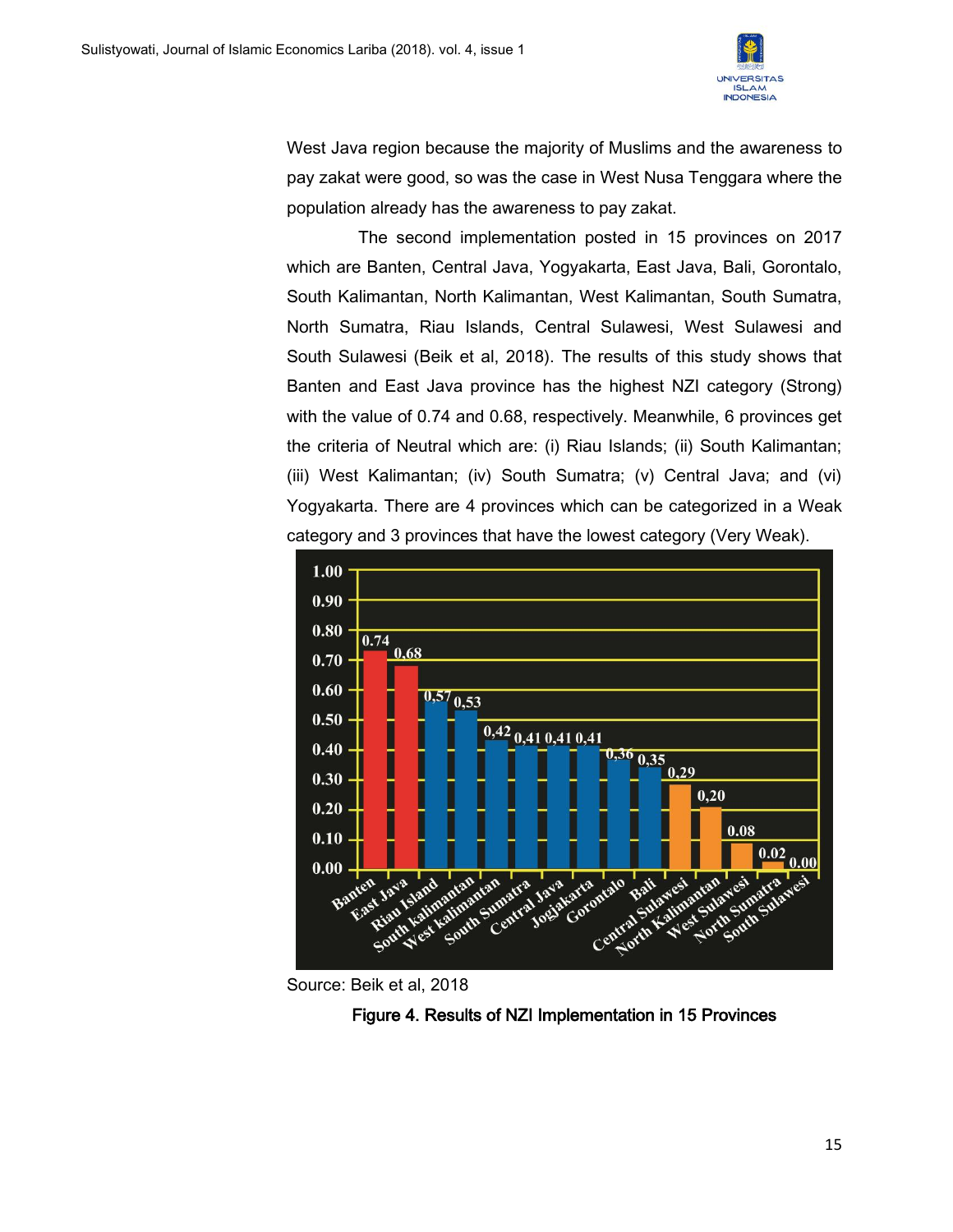

In addition, the result of NZI Index shows that the value of the micro dimension tends to be higher compared to the macro dimension. It means, that micro dimension in those 15 provinces were higher compare to the macro one. According to figure 4 there was only one province where the value of macro dimension was higher than the value of micro, namely Banten. Based on the result above it was important to improve the zakat management on the monitoring and reporting aspects in order to build the people trust to zakat institutions, so that it can raise the zakat collection fund (Zaenal et al, 2017).

## **DISCUSSION**

### 4.1 Critical Analysis for National Zakat Index (NZI)

Since the NZI's implementation, it is important to do reflection and evaluation not only by Baznas itself but by other parties which are stakeholders are obviously needed. Furthermore examining the NZI Implementation that compares to other similar zakat indexing in the world involves two aspect discussed as follows (interview result, 2018). 4.1.1

## The Excellences of NZI

The main findings of the NZI's excellences by the party related are explains below.

- 1. NZI was the first most complete and comprehensive zakat measuring tool in the world.
- 2. Indonesia is the first country that has a national measuring instrument for zakat, other countries do not even have measuring instruments, for instance Malaysia is one of the developed countries and known that have good zakat management, It was not even able to measure what percentage of zakat funds can alleviate poverty.
- 3. NZI has comprehensive two dimensions, namely macro and micro. Macro dimension concist of APBN, APBD, database systems and institutions collect, manage and distribute zakat obtained; and Micro dimension from the institutional aspect and the impact of zakat and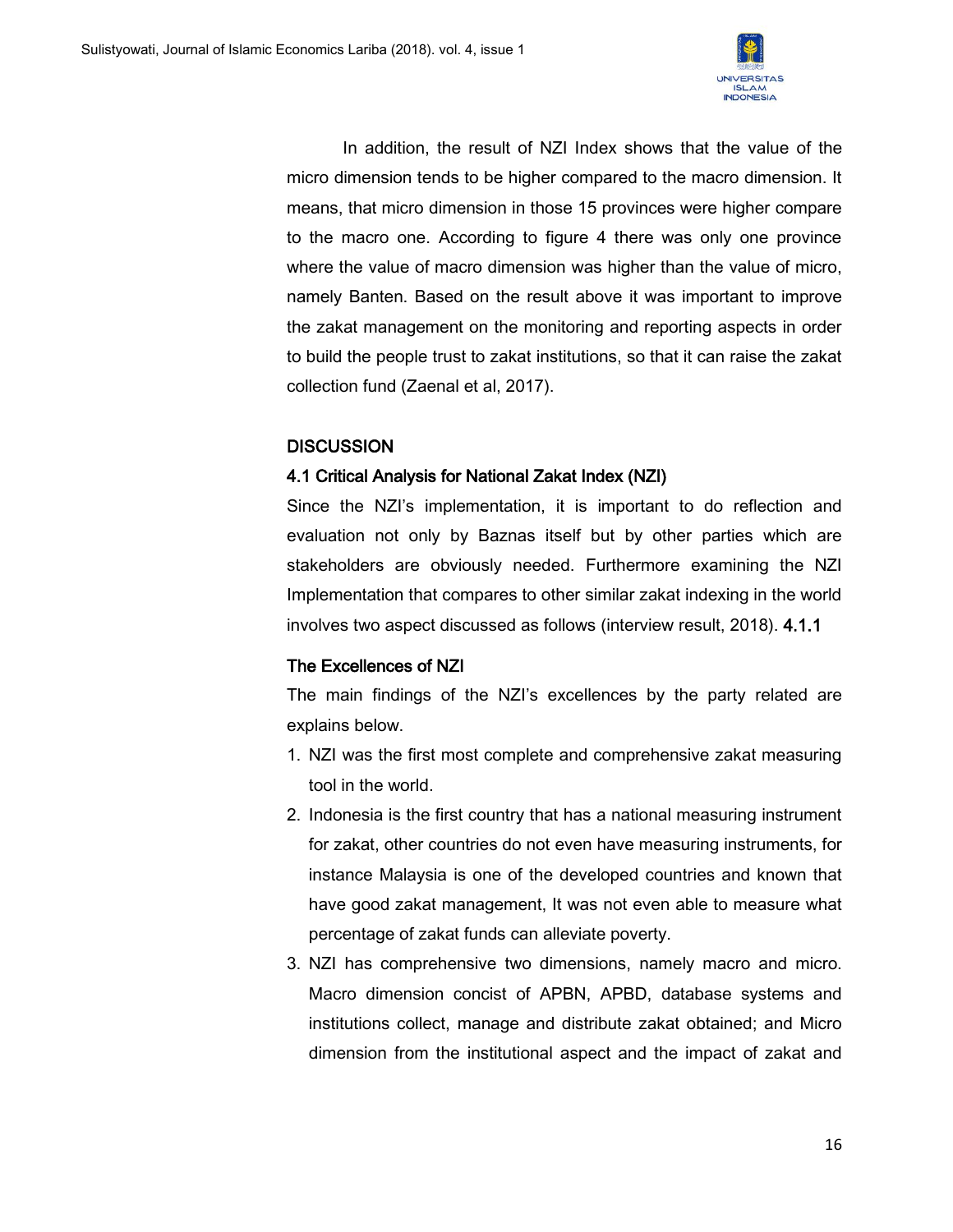

accountability for zakat obtained by managing and channeling the zakat funds.

- 4. NZI can measure Mustahik's impact deeply to increase spiritual level.
- 5. Considering the health aspect and independency that covers all elements of life and which is developed in terms of science in order to have a strong foundation.
- 6. NZI is nationally scopes that shows the primary index directly because as result of deep observation in field related.
- 7. NZI was utilizing and involving the existing institutions such as LAZ, BAZ and Baznas-region as a collaboration and using professional volunteers to calculate existing mustahik data also achievement of zakat performance.

## 4.1.2 The Obstacles of NZI

Eventhough, the NZI has many excellencess, naturally it has weaknesses or obstacles as well, as mentioned bellow.

- 1. It needed intensive and high level communication, enough time, good support, well effort and need high cost.
- 2. Internally Baznas assistance are needed and of course full support of BAZNAS Region.
- 3. some Baznas Regency has still minimum understanding about NZI detail mechanism. It was influencing their performance, time accuracy, processes, uncontrol changes and causes any pressures or shocks in some stages of all parts. So, Baznas is still need massive and intensive socialization for instance through the Rakornas, regional meeting and so on for better human capital quality particularly in understanding the practical detail of NZI.
- 4. Regular reflection are needed for better further implementation.

Generally, the practical of NZI as first comprehensive measuring tool was a new innovative breakthrough of Indonesian zakat. However, other parties views that indexes measured, not necessarily because of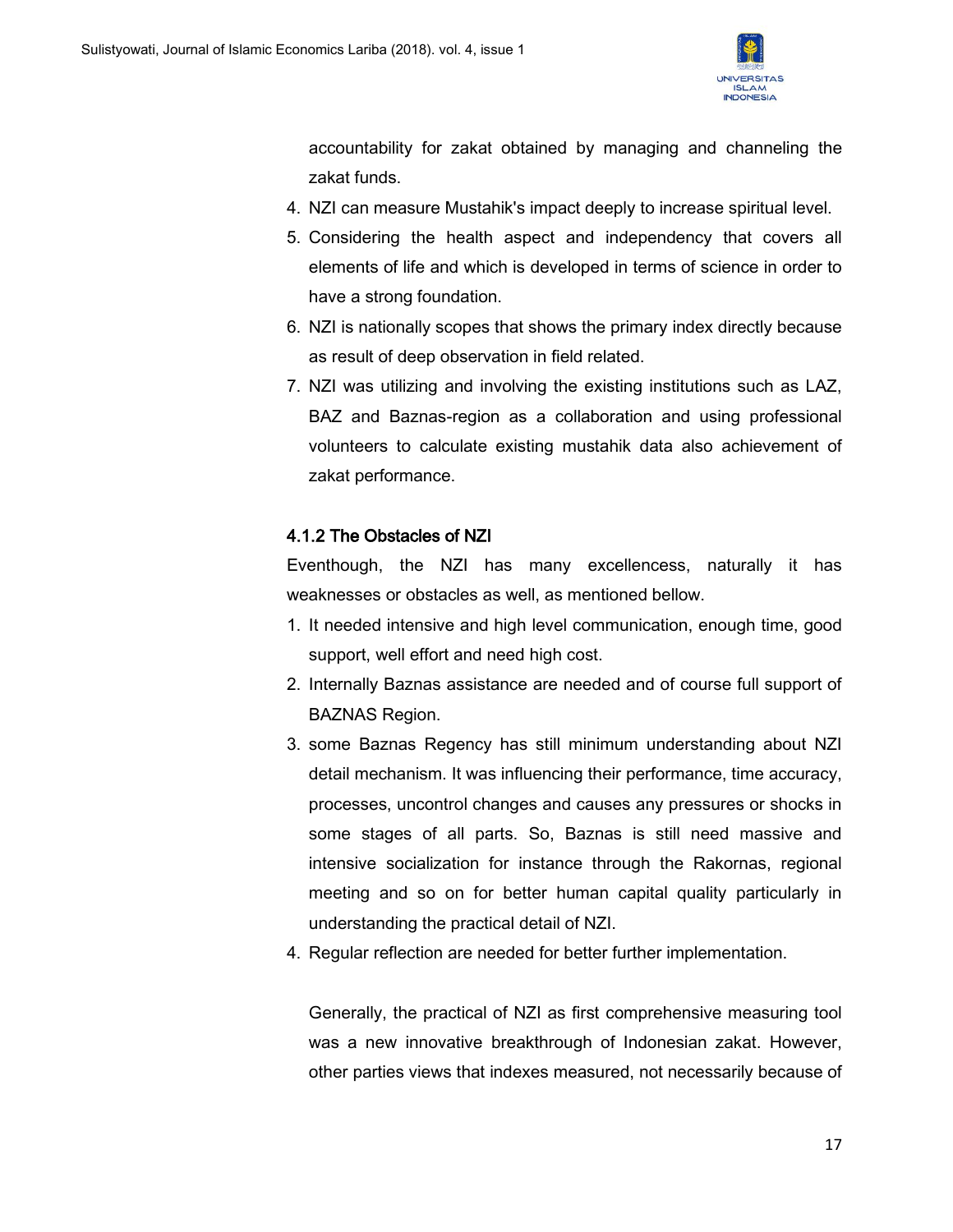

zakat that promote the beneficiaries but it can be supported by other sources such as cash waqf, alms, infaq and other social funds. In this case, it still out of reach by NZI

## Proposed Model of National Zakat-Waqf Indexing (NZWI)

The finding of document review and in-depth interview stages shows that the application of NZI so far becomes role model not only in Indonesia even so in the world. however, there were the missed part to concern that should be focus on the Islamic social funds sources determined the asnaf eradicate from the poverty. It was bias. because in fact, the sources that accept by the beneficiaries was not only from zakat.

The finding explained above initiates the author to design the conceptual proposed model as extended NZI model exist. It has always been an interesting thing to study. The complete first zakat measurement standard in the world which is adding waqf as other main important element becomes more sufficient according to the current need. Related this thought, the originally previous NZI scheme is described below.



Source: BAZNAS Center of Startegic Studies, 2017

Figure 5. National Zakat Index Component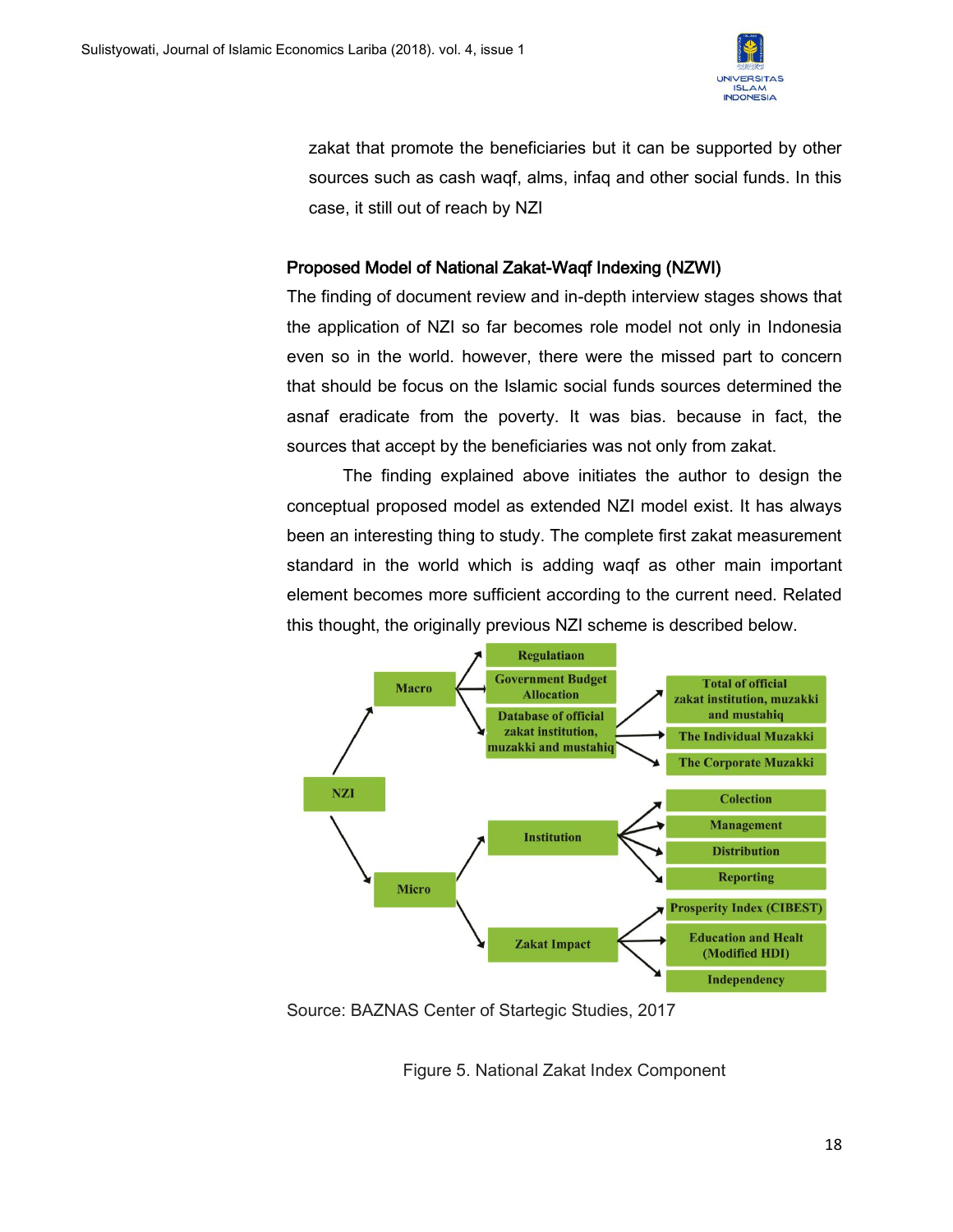

Figure 5 shows that the NZI consist of macro and micro components. In the macro level, NZI measures regulation, government budget, and zakat institution database. Whereas the micro dimension has two indicators; performance of zakat institution and the zakat impact to mustahik. Performance indicators of zakat institution were then described into more detailed variables that measure the performance of the institution from the aspect of the collection, management, distribution, and reporting. While indicators of zakat impact are a combination of five variables that view the impact from economic, spiritual, education, health, and independency side.

According the briefs of Abdullah (2018) that Zakat Index (Zein) have been able to explain the effectiveness of zakat in alleviating poverty and inequality in Malaysia. It was quite inspiring that not only zakat but also waqf as economic and social problem solver. Hence, here are a thought as form of the integration between Zakat and Waqf towards enganged combination indexing.





à.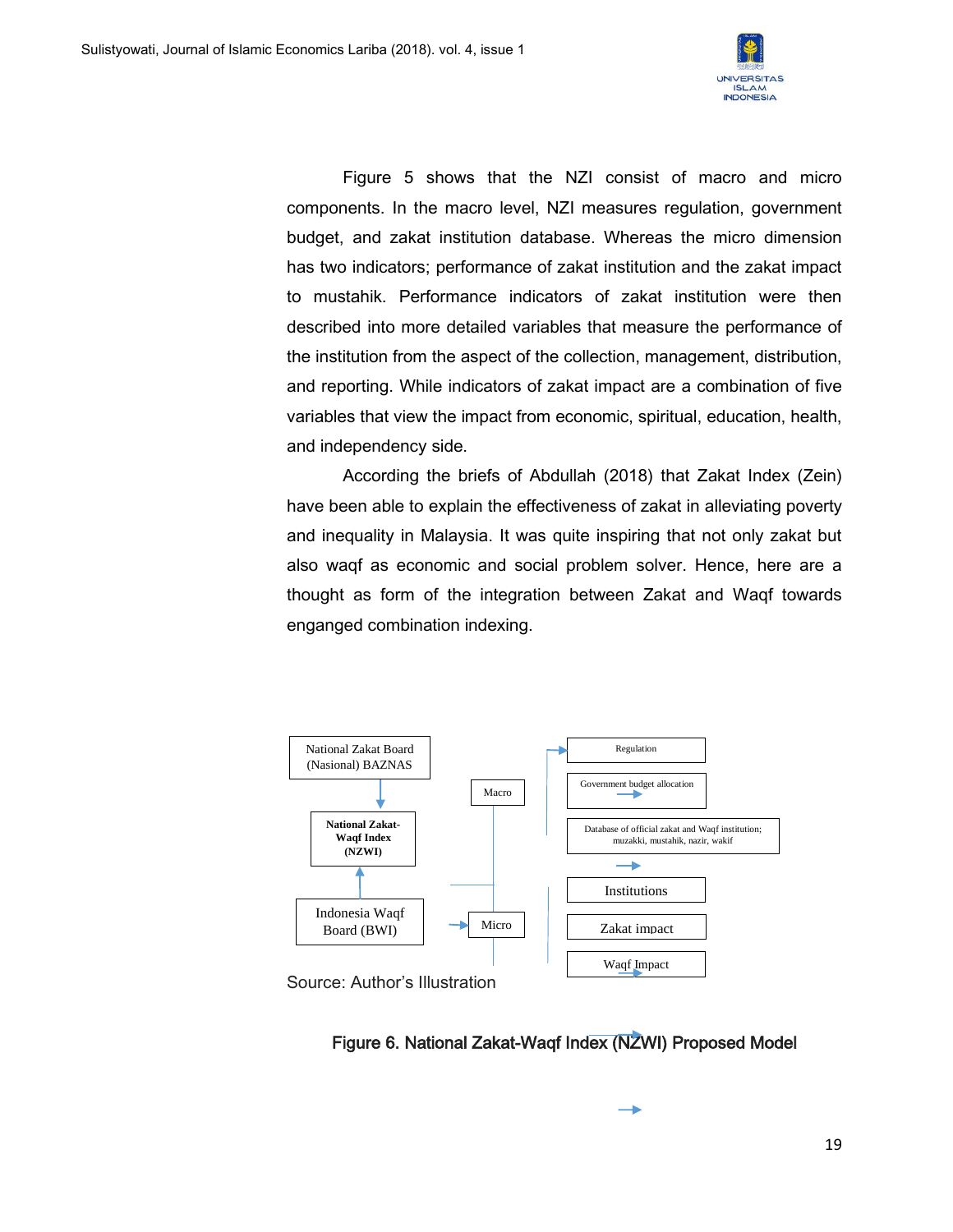

Figure 6 shows the new design of NZI with waqf aspect addition namely National Zakat-Waqf Index (NZWI). Waqf also called as endowment fund on the other hand is similar to zakat but different. The similarity is that they belong to same genus of instruments of social protection and social peace. The difference is that waqf, unlike zakat, is a species, which is voluntary and unspecified in quantum (Bugaje et al., 2019). There are many exhortations to give waqf, but the oft-quoted one is where the Qur'an says: "It is not righteousness that you turn your faces … " (Qur'an 2:177). These exhortations reinforce those of the zakat and together provide social protection and guarantee social peace in society. Both zakat and waqf envisage a plural society.

Integrated Zakat and Waqf becomes new combination of indexing tool that could be more efficient from any aspects such as operational cost, human capital and infrastructures uses. According to figure above, both aspects which macro and micro are taking the same steps with previous composite indexs by involving waqf as one unit that unseparately. As known generally, that measuring the roles of zakat and waqf in alleviating poverty and inequality in some countries were not new issues, but commonly it be implemented in partial parts.

Throughout this idea, there is huge expectation that measurement process could be measure, assess and describe the real comprehensive condition of zakat and waqf accurately. This is certainly an opportunity as well as a challenge to be more concerned and serious to focus on Islamic social funds for Indonesia'a growth. Reflecting on some success OIC's countries who managed zakat professionally such , total synergy and serious elaboration are strongly important even it is not easy though.

By this new concepts, hopefully could solve the gap between zakat and waqf management. Many obstacles and weaknesses of zakat and waqf development such as legal framework, nature of zakat and waqf infrastructure, obligation, issues of transparency and accountability and also issues of inclusivity can be overcomes step by step in further.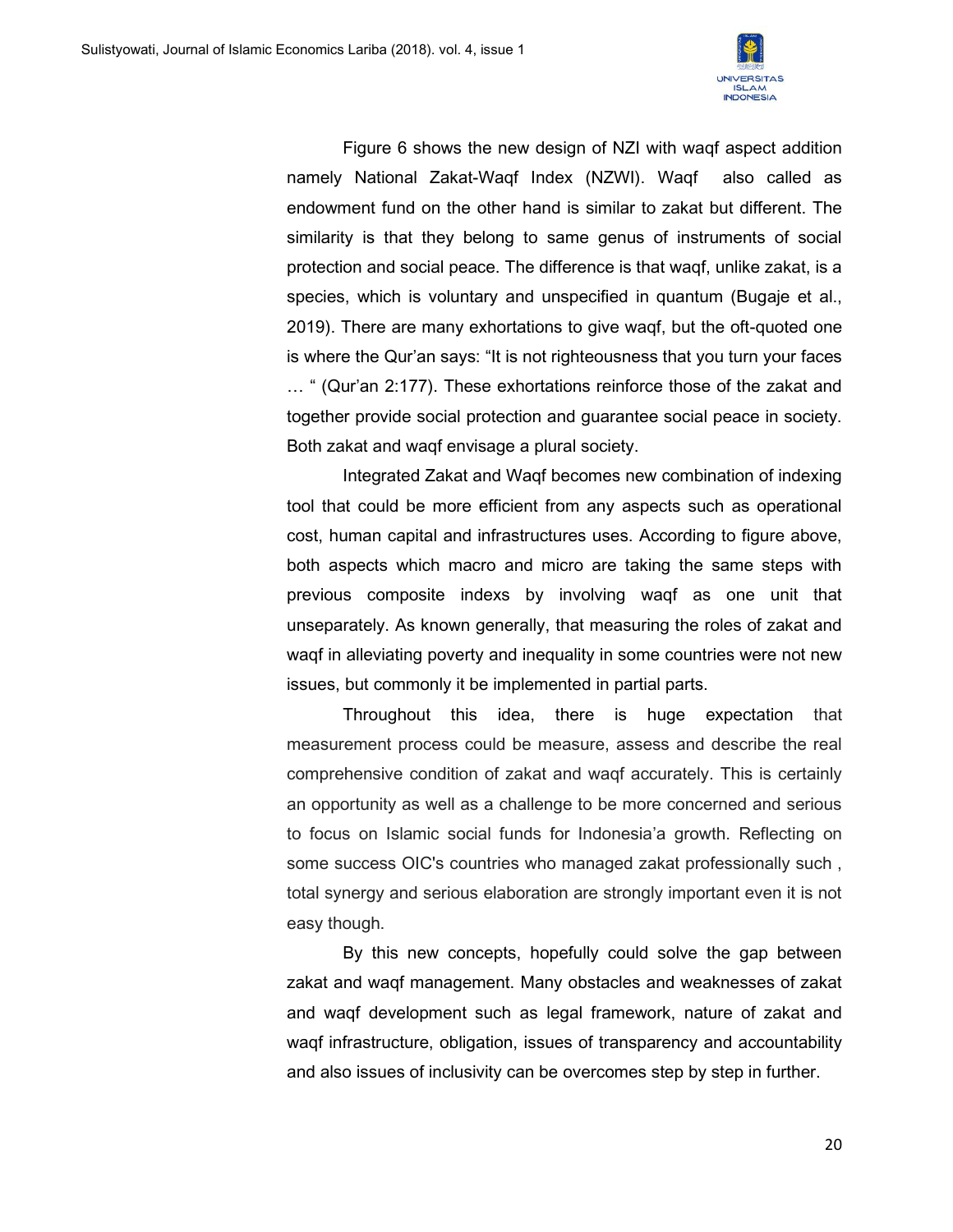

### CONCLUSION AND RECOMMENDATION

The purpose of this study is to synthesize the implementation of National Zakat Index (NZI) in Indonesia. The result indicates some findings that involves of the excellences and the obstacles of NZI implemementation. The excellences which is becomes the strength of ZNI by Baznas needs to increase as the goals target that will achieved. Moreover, discussion states the new formula to solve the obctacles founded through new proposed scheme which is form of integration between zakat and waqf namely National Zakat-Waqf Index (NZWI). Throughout this thought, it is urgent recommendation to National Zakat Board (BAZNAS) and Indonesia Waqf Board (BWI) for more synergize as boards with the same and similar goals.

## ACKNOWLEDGEMENTS

Alhamdulillah, all praise to Allah, the Most Gracious and the Most Merciful, for the guidance and blessing to eventually finish this paper. The process of accomplishing this paper has gone through numerous challenges in which some parties in giving the needed support and encouragement. We therefore wish to express my utmost gratitude to all of them for their willingness to assist us in the process of completing this paper.

We would like to dedicate my sincere gratitude and appreciation to our main interviewees Dr. Irfan Sauqi Beik (Puskas BAZNAS) and Dr. Nurul Huda for huge information needed related to zakat. We also dedicate a special thanks to Dr. Subarjo Joyosumarto as head of STIE Indonesia Banking School and Mr.Ramzi A. Zuhdi, MM for their supports and motivation throughout our research experiences. May Allah always give His blessings to them. Ameen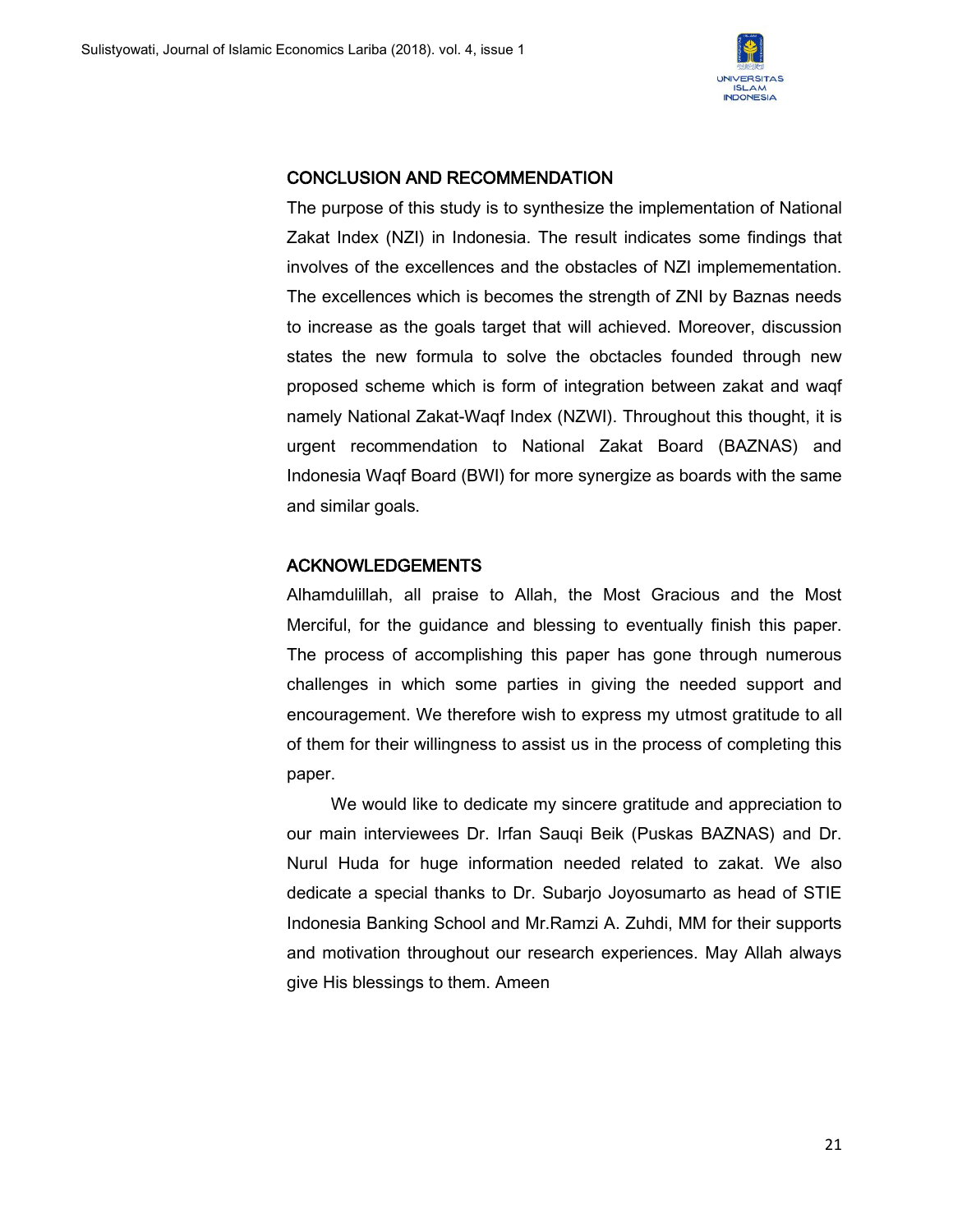

## REFERENCES

Al Qur'an Al Kariim

- Abdullah, N. (2018). The application of Zakat Index (Zein) to measure the effectiveness of Zakat in alleviating Malaysia's poverty. [International Journal of Economic Research](https://www.researchgate.net/journal/0972-9380_International_Journal_of_Economic_Research) 14(15):1-11
- Abdurraheem, H., Suraju, S.B. (2018). Taming Poverty in Nigeria: Language, Zakat and National Development. QIJIS: Qudus International Journal of Islamic Studies Volume 6, Issue 1, February 2018
- Adachi, Mari (2018). Discourses of Institutionalization of Zakat Management System in Contemporary Indonesia: Effect of the Revitalization of Islamic Economics. International Journal of Zakat Vol.3 (1) 2018 page 23-35
- Amalia, Euis (2017). The Shariah Governance Framework For Strengthening Zakat Management in Indonesia: a Critical Review of Zakat Regulations. Advances in Social Science, Education and Humanities Research, volume 162.
- Andiani, K., Hafidhuddin, D., Beik, I. S., Ali, K. M. (2018). Strategy of BAZNAS and Laku Pandai for Collecting and Distributing Zakah in Indonesia. Al-Iqtishad: Jurnal Ilmu Ekonomi Syariah (Journal of Islamic Economics). Vol. 10 (2): 417 – 440. doi: http://dx.doi.org/10.15408/aiq.v10i2.6943.
- Anriani. 2010. Analisis Dampak Zakat terhadap Tingkat Kemiskinan Mustahik : Studi Kasus Pendayagunaan zakat oleh BAZ Kota Bogor di Tiga Kecamatan Kota Bogor [Skripsi]. Bogor (ID): Institut Pertanian Bogor.
- Anwar (2017), The Law Of Productive Zakat In Islam And Its Impact Towards Economy, International Journal of Engineering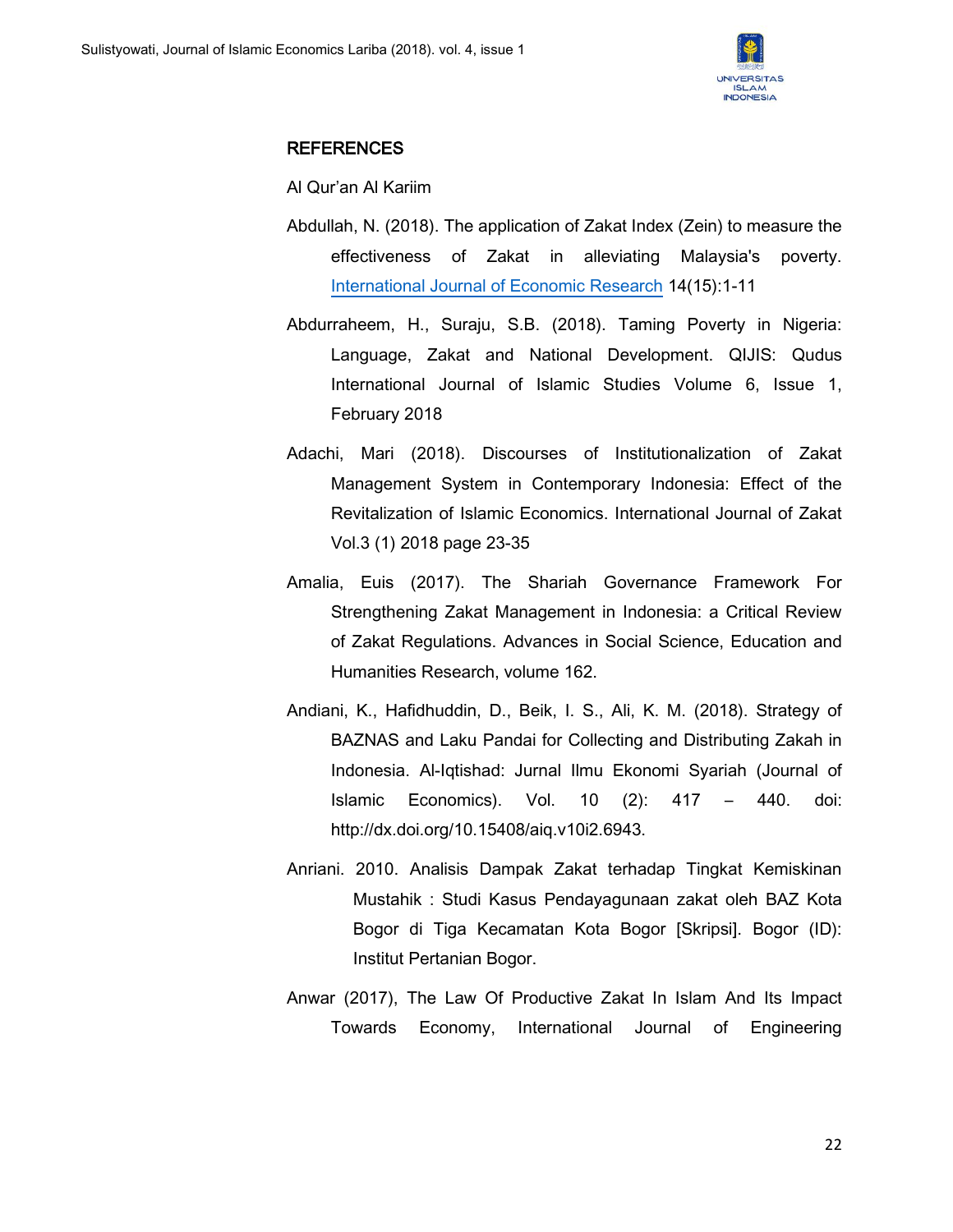

Technologies and Management Research\_IJTMR, Vol. 4, No. 2(2017), 10-21. DOI: 10.5281/zenodo.293800

- Basri IA, penerjemah. Jakarta (ID): Gema Insani Press. [Depag] Departemen Agama Republik Indonesia. 1999. [Internet diunduh 2013 September 12]. Tersedia pada : http://www.kemenag.go.id. Jakarta (ID): Depag.
- Baznas (2017). Outlook Zakat 2017, Pusat Kajian Strategis (Puskas), Badan Amil Zakat Nasional (BAZNAS), www.baznas.go.id
- Beik, I.S. (2018). Wawancara Intensif Ketua Pusat Kajian Strategis (Puskas) Baznas. Menara Sirca Baznas. Jakarta, September 2018.
- Beik, I.S. & Arsyianti, L.D. (2016). Measuring Zakat Impact on Poverty and Welfare Using CIBEST Model. Journal of Islamic Monetary Economics and Finance, Vol. 1, No.2, February 2016
- Beik, I.S. & Nurzaman, Soleh (2018). The Analysis of Zakat Performance: A Study of NZI Implementation. http://www.Baznas.go.id. Published on March 05th 2018.
- Beik, I.S. (2017). Performance Analysis of Zakat Practices in East Lampung Regency using National Zakat Index (NZI). https://www.researchgate.net/publication/319330862
- Beik, I.S. & Nurzaman, M. Soleh. (2016). Indeks Zakat Nasional Untuk Kebangkitan Zakat Indonesia, Diseminasi Publik IZN, Puskas BAZNAS, 13 Desember 2016
- Beik, I.S (2011). Indonesia Zakat and Development Report, Kajian Empirik Zakat Dalam Penanggulangan Kemiskinan, IMZ. http://www.baznas.go.id
- Beik IS. (2010). Tiga Dimensi Zakat. Jakarta: Harian Republika. [BAZ] Badan Amil Zakat Kota Bogor. Laporan Tiga Tahunan 2009-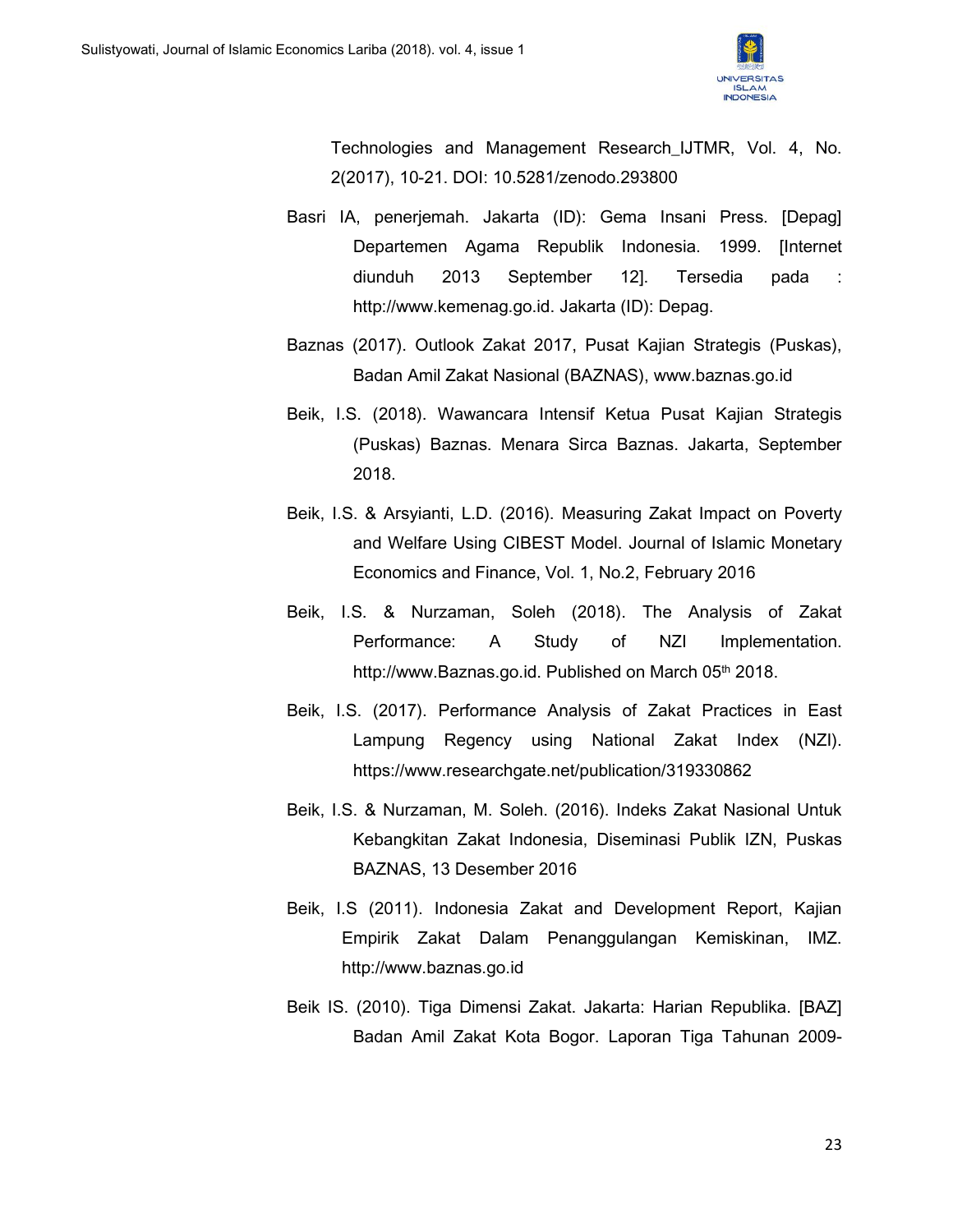

2011. Jurnal Al-Muzara"ah, Vol. 2, No. 2 (ISSN p: 2337-6333; e: 2355-4363) 145

- Bugaje, Usman & Ali, Danladi (2016) 'The Administration of Zakat and Management of Waqf in the Sharia Implementing States: 1999-2015'. The research for this report was conducted by the dRPC and NRN with the support of the Nigeria Stability and Reconciliation Programme (NSRP).
- Firmansyah, 2013, Zakat Sebagai Instrumen Pengentasan Kemiskinan Dan Kesenjangan Pendapatan Zakat, Jurnal Ekonomi dan Pembangunan Vol 21, No. 2, Desember 2013.
- Hassan, M. K. (2010). An Integrated Poverty Alleviation Model Combining Zakat, Awqaf And Micro-Finance. Seventh International Conference – The Tawhidi Epistemology: Zakat and Waqf Economy, Bangi 2010
- Hilmiyah, U.I; Beik, I.S; Tsabita, Khonsa. (2018). Measuring The National Zakat Index (Nzi) On Zakat Performance In Bogor Regency. Journal of Islamic Monetary Economics and Finance, Volume 3, Special Issue (2018), pp 179 – 192 p-ISSN: 2460-6146, e-ISSN; 2460-6618
- Huda, Nurul et al., (2014). Solutions to Indonesian Zakah Problems Analytic Hierarchy Process Aprroach. Journal of Islamic Economics, Banking and Finance, Vol. 10 No. 3, July - Sep 2014
- Kahf, Monzer (2008). Role of Zakah and Awqaf in Reducing Poverty: A Proposed Institutional Setting within the Spirit of Shari'ah. Journal Thoughts on Economics. Vol. 18, No. 3 2008
- Kinanti, K., Noviyanti., Zaenal, M.H. (2018). The Role of Zakat to Strengthen The Rural Mustahiq Community Based on Entrepreneurship. PUSKAS BAZNAS Working Paper Series. PWPS# 2018 - 01
- Kuncoro M. 2010. Ekonomika Pembangunan. Jakarta (ID): Erlangga. Marzali A. 2007. Antropologi dan Pembangunan Indonesia.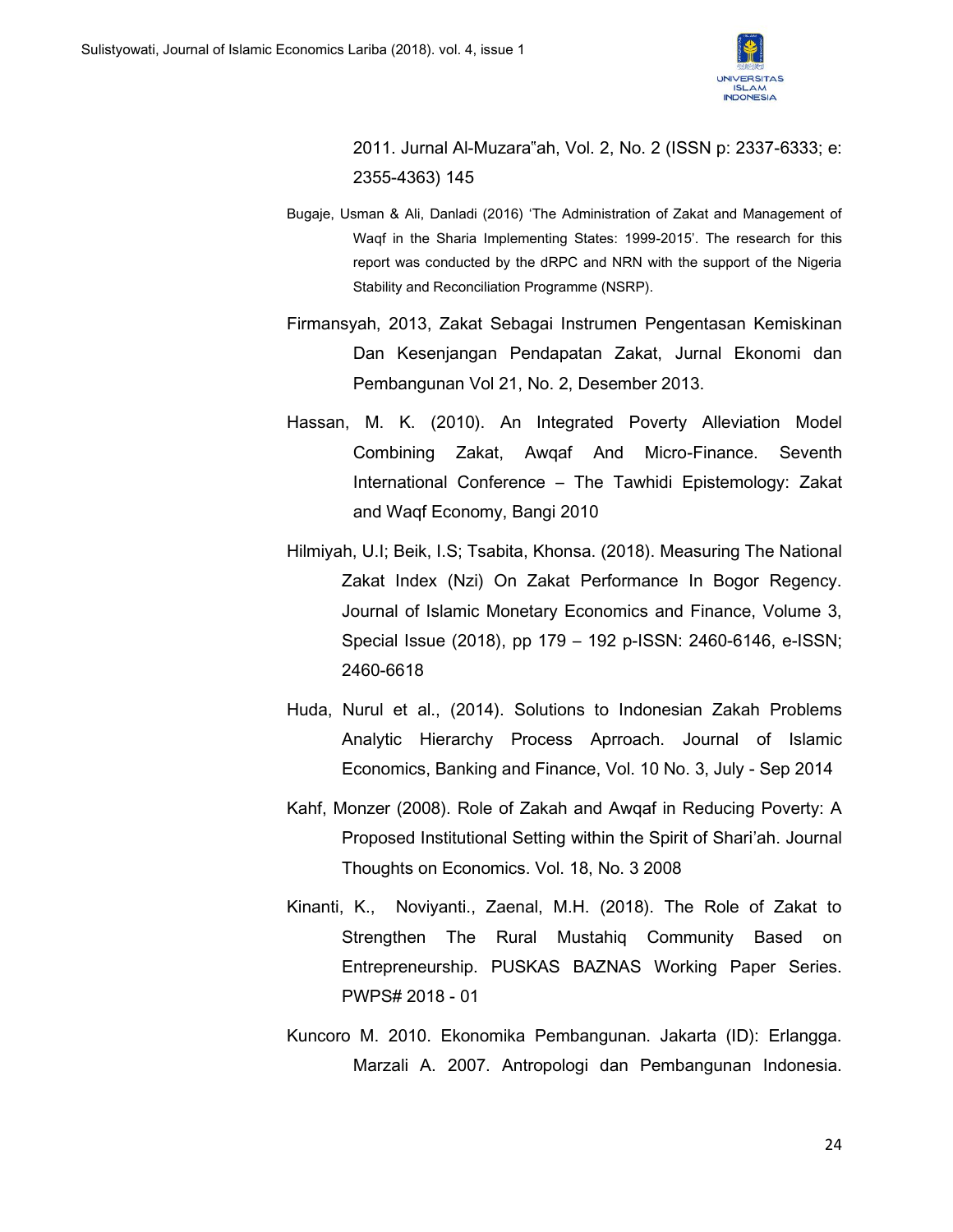

Jakarta (ID): Kencana. Meier GM. 1998. Leading Issues in Economic Development. Oxford University Press.

- Kusuma, K.A., Ryandoro, M.N.H. (2016). Zakah index: Islamic economics' welfare measurement. Indonesian Journal of Islam and Muslim Societies. Vol. 6, no.2 (2016), pp. 273-301, doi : 10.18326/ijims.v6i2.273-301
- Muljawan, Dadang dkk, 2016, Pengelolaan Zakat yang Efektif: Konsep dan Praktik di Berbagai Negara\_ Seri Ekonomi dan Keuangan Syariah, DEKS-Bank Indonesia P3EI FE- UII, Edisi pertama, Agustus 2016
- Murniati R, Beik IS. (2018). Pengaruh Zakat terhadap Indeks Pembangunan Manusia [BAZNAS] Badan Amil Zakat Nasional. http://www.pusat.baznas.go.id.
- Noor, Zainulbahar (2017). The role of zakat in supporting the Sustainable Development Goals. Baznas and UNDP Brief Series, May 2017.
- Nurzaman, M. Soleh et al,. (2017). National Zakat Index: Framework and Methodology, Puskas, Working Paper Series, Januari 2017, Badan Amil Zakat (Baznas).
- Nurzaman, M. Soleh. (2017). Evaluating the impact of zakat by indicator of disaggregated Human Development Index: an empirical finding. Handbook of Empirical Research on Islam and Economic Life.

[https://ideas.repec.org/h/elg/eechap/16049\\_4.html#download.](https://ideas.repec.org/h/elg/eechap/16049_4.html#download)

- Syawaluddin S., Ananda, C.H., Manzilati, A., Hoetoro, A. (2016). Principal Agent Relationship On Zakah Institution In Indonesia. International Journal Of Scientific & Technology Research. Volume 5, Issue 06, June 2016 ISSN 2277-8616 204 IJSTR©2016 www.ijstr.org
- Wahab, N.A., Zainol, Z., and Bakar, M.A. (2017). Towards developing service quality index for zakat institutions, Journal of Islamic